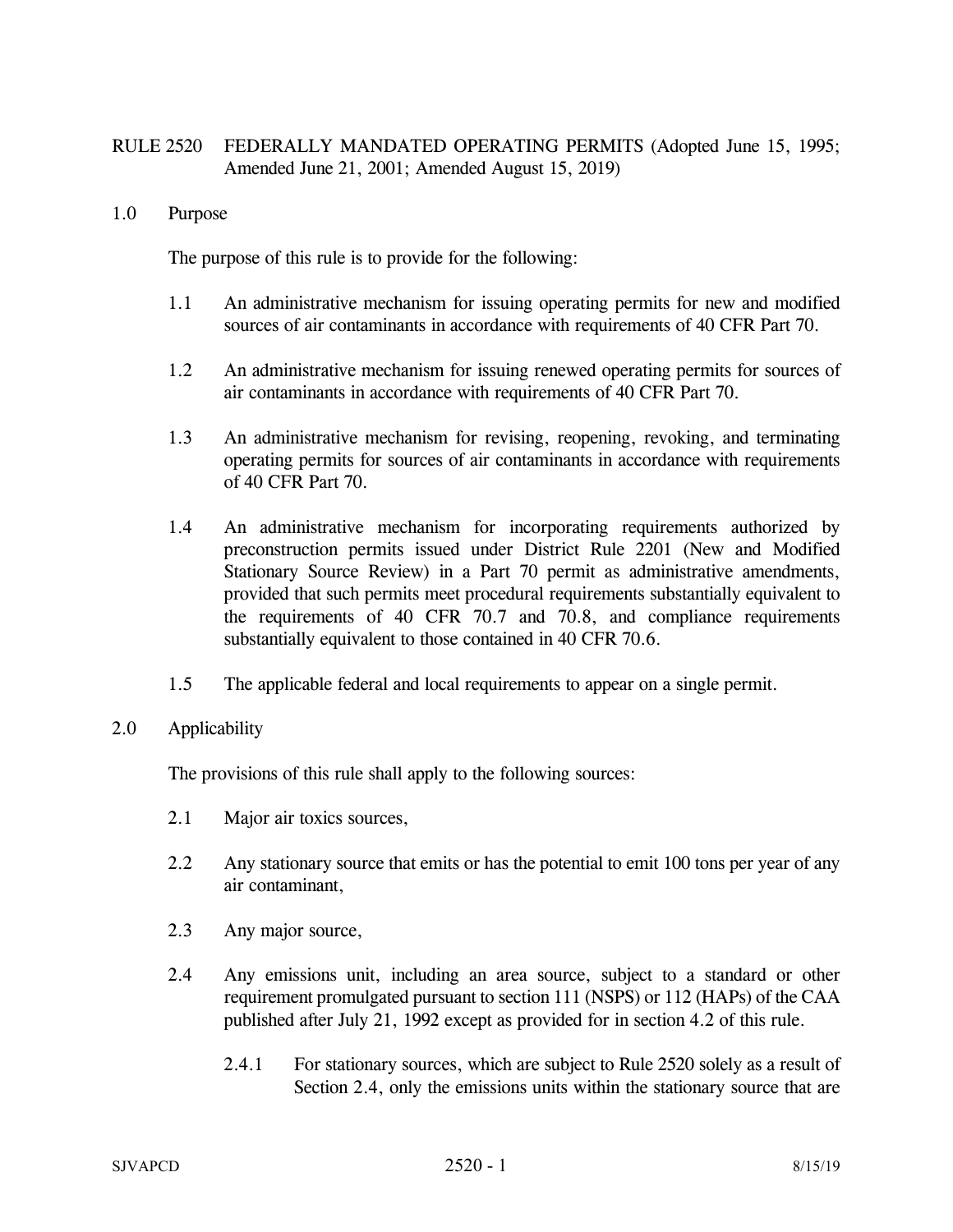subject to the section 111 or 112 standard or requirement shall be subject to the Part 70 permitting requirements;

- 2.5 A source with an acid rain unit for which application for an acid rain permit is required pursuant to Title IV of the CAA;
- 2.6 Any source required to have a preconstruction review permit pursuant to the requirements of the prevention of significant deterioration (PSD) program under Title I of the Federal Clean Air Act;
- 2.7 A solid waste incinerator subject to a performance standard promulgated pursuant to section 111 or 129 of the CAA; and
- 2.8 Any source in a source category designated, pursuant to 40 CFR Part 70.3, by rule of the EPA.
- 2.9 When calculating the potential to emit for the purpose of determining if the requirements of this rule are applicable, fugitive emissions must only be included for determining non-hazardous air pollutant emissions if the source is included in the list of source categories identified in the major source definition in 40 CFR part 70.2, or when determining if a stationary source is a major air toxics source.
- 3.0 Definitions
	- 3.1 Acid Rain Unit: an acid rain unit is any fossil fuel-fired combustion device that is an affected unit under 40 CFR Part 72.6 and therefore subject to the requirements of Title IV (Acid Deposition Control) of the CAA.
	- 3.2 Administrative Permit Amendments: Administrative amendment is a permit amendment that:
		- 3.2.1 Corrects typographical errors;
		- 3.2.2 Identifies a change in the name, address, or phone number of any person identified in the permit, or provides a similar minor administrative change at the source;
		- 3.2.3 Requires more frequent monitoring or reporting by the permittee; or
		- 3.2.4 Allows for a change in ownership or operational control of a source where the District determines that no other change in the permit is necessary, provided that a written agreement containing a specific date for transfer of permit responsibility, coverage, and liability between the current and new permittee has been submitted to the District; and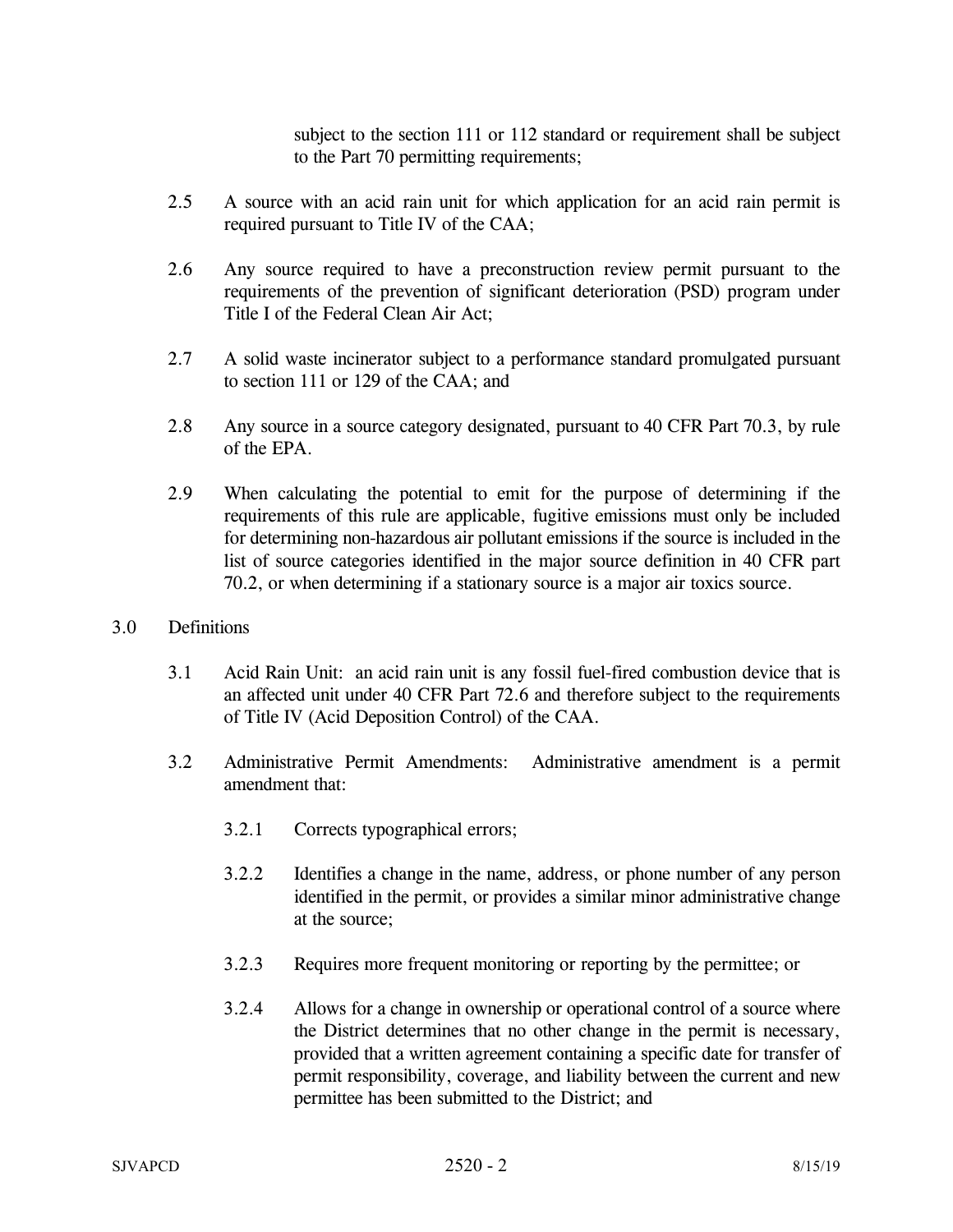- 3.2.5 Incorporates other applicable requirements which the EPA has determined as part of an approved part 70 program to be similar to those in Sections 3.2.1 through 3.2.4.
- 3.2.6 Incorporates requirements from an Authority to Construct for a new or modified emissions unit pursuant to the provisions of District Rule 2201 (New and Modified Stationary Source Review) provided that a certificate of conformity with procedural requirements of 40 CFR part 70 has been issued in conjunction with the Authority to Construct.
- 3.3 Affected Source: a source that contains one or more affected units.
- 3.4 Affected Unit: an emissions unit subject to a requirement or limitation of Title IV of the Federal Clean Air Act.
- 3.5 Affected States: states that are within 50 miles of a permitted source, or states contiguous to California whose air quality may be affected by a Part 70 permitting action, renewal, or modification.
- 3.6 Applicable Requirements: any of the federally enforceable requirements listed in the definition of applicable requirements in 40 CFR part 70.2.
- 3.7 Certificate of Conformity: a written document issued by the District certifying that an Authority to Construct for the new or modified source issued under District Rule 2201 (New and Modified Stationary Source Review) has been issued in accordance with procedural requirements substantially equivalent to the requirements of 40 CFR 70.7 and 70.8, and compliance requirements substantially equivalent to those contained in 40 CFR 70.6(c).
- 3.8 Clean Air Act (CAA): refers to the Federal Clean Air Act as amended in 1990 (42 U.S.C. Section 7401 et seq.).
- 3.9 Designated representative: a responsible person or official authorized by the owner or operator of a unit at an affected source to represent the owner or operator in manners pertaining to emission allowances, permitting, and compliance plans.
- 3.10 District's Effective Date of Major Source Permitting Program: date of approval by EPA of the District's Title V operating permits program.
- 3.11 Emissions Unit: any part or activity of a stationary source which emits, may emit, or results in the emissions of any regulated pollutant or hazardous air pollutant.
- 3.12 Federally Enforceable: enforceable by the EPA or the public.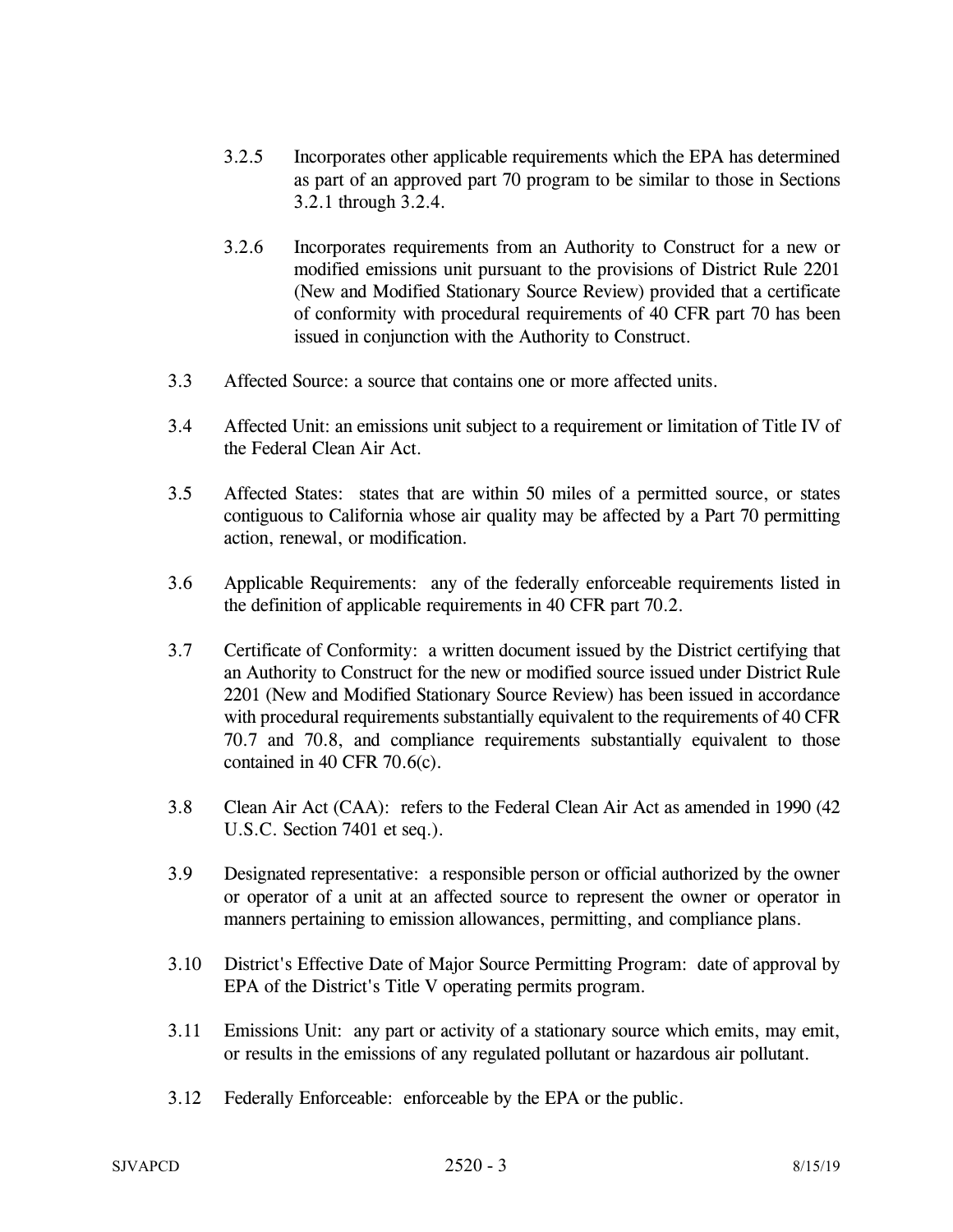- 3.13 Final Permit: a permit that has completed all review requirements of Section 11 of this rule.
- 3.14 Fugitive Emissions: emissions that could not reasonably pass through a vent, chimney, stack, or other functionally equivalent opening.
- 3.15 General Permit: a Part 70 permit issued to sources qualifying for a model general permit. Permits issued under general permit provisions shall be subject to the same requirements of any Part 70 permit relating to renewal, revision, and permit term and content.
- 3.16 Hazardous Air Pollutant: pollutants listed pursuant to section 112(b) of the Federal Clean Air Act.
- 3.17 Initial Permits: the first permits issued to sources in accordance with the requirements of this rule for emissions units that were in existence and not exempted from the requirements of this rule on the District's effective date of major source permitting.
- 3.18 Major Air Toxics Source: a stationary source that emits or has the potential to emit, including fugitive emissions, 10 tons per year or more of a hazardous air pollutant, or 25 tons per year or more, including fugitive emissions, of a combination of hazardous air pollutants or such lesser quantity as the EPA may establish by rule. Emissions from any oil or gas production well, with its associated equipment, and emissions from any pipeline compressor station shall not be aggregated with emissions from other similar units, whether or not such units are in a contiguous area or under common control, to determine whether such units or stations are major air toxic sources.
- 3.19 Major Source: same as that defined in District Rule 2201 (New and Modified Stationary Source); except that the reference to a threshold in tons per year of nitrogen oxides shall not apply with respect to any source for which the EPA Administrator has made a finding, under section  $182(f)(1)$  or (2) of the CAA, that requirements under section 182(f) of the CAA do not apply.
- 3.20 Minor Permit Modifications: are permit modifications that:
	- 3.20.1 Do not violate requirements of any applicable federally enforceable local or federal regulations;
	- 3.20.2 Do not relax monitoring, reporting, or recordkeeping requirements in the permit and are not significant changes in existing monitoring permit terms or conditions;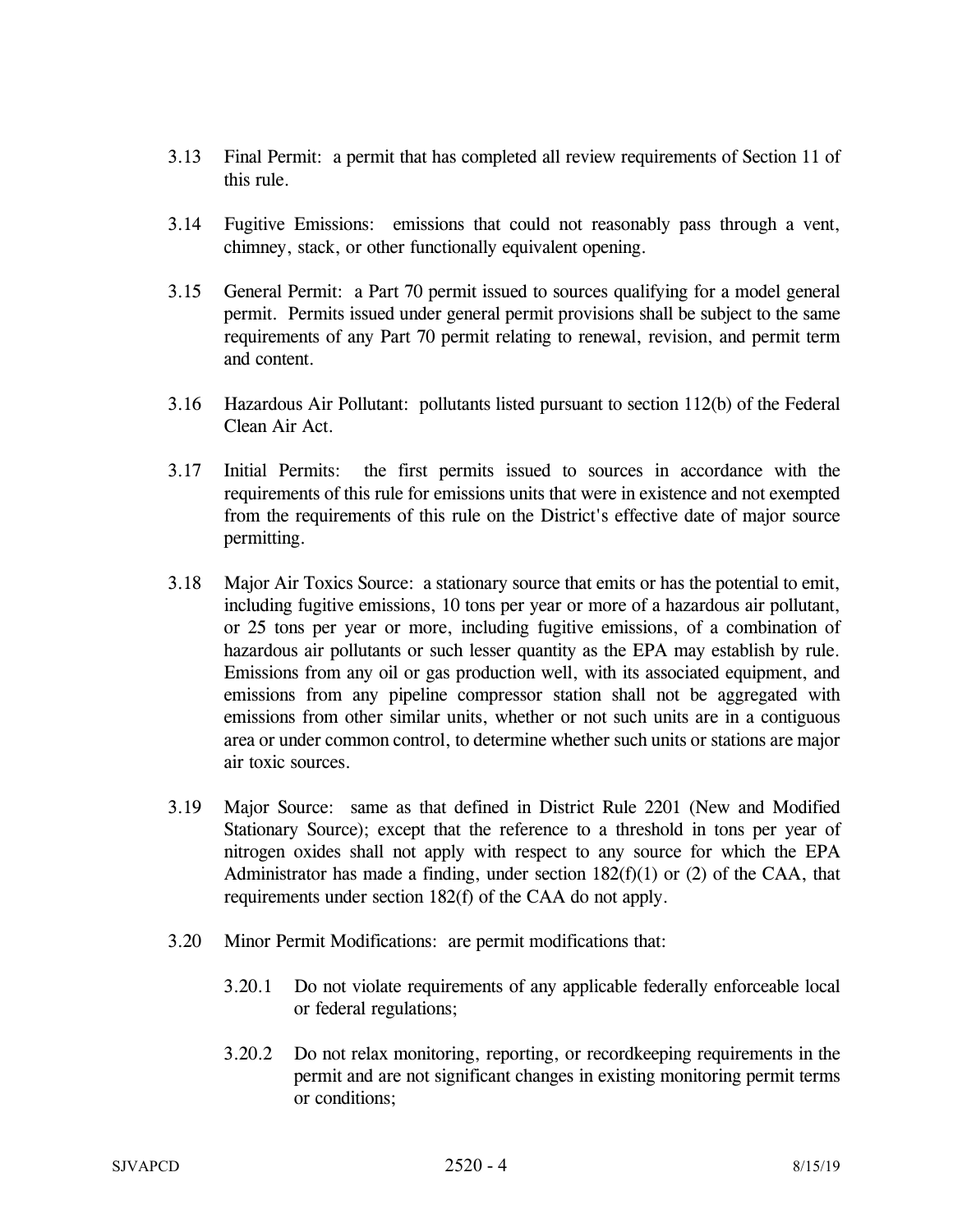- 3.20.3 Do not require or change a case-by-case determination of an emission limitation or other standard, or a source-specific determination for temporary sources of ambient impacts, or a visibility or increment analysis;
- 3.20.4 Do not seek to establish or change a permit term or condition for which there is no corresponding underlying applicable requirement and that the source has assumed to avoid an applicable requirement to which the source would otherwise be subject. Such terms and conditions include:
	- 3.20.4.1 A federally enforceable emission cap assumed to avoid classification as a modification under any provisions of title I of the Federal Clean Air Act, prevention of significant deterioration (PSD) provisions of the CAA, or EPA PSD regulations; and
	- 3.20.4.2 An alternative emissions limit approved pursuant to regulations promulgated under section 112(i)(5) of the Federal Clean Air Act; and
- 3.20.5 Are not Title I modifications as defined in this rule, modifications as defined in section 111 or 112 of the Federal Clean Air Act, or major modifications under the prevention of significant deterioration (PSD) provisions of Title I of the CAA or under EPA PSD regulations; and
- 3.20.6 Do not seek to consolidate overlapping applicable requirements.
- 3.21 Model General Permit: a model permit issued by the District after notice and opportunity for public participation provided under sections 11.1.4 and 11.1.5 of this rule covering numerous similar sources. Any general permit shall meet the requirements of 40 CFR 70.6(d). Any model general permit shall comply with all requirements applicable to other Part 70 permits and shall identify criteria by which sources may qualify for the general permit. A model general permit shall specify the necessary application content for sources applying for the general permit. General permits shall not be authorized for affected sources under the acid rain program unless otherwise provided in regulations promulgated by EPA under Title IV of the CAA.
- 3.22 Model General Permit Template: a list of conditions issued by the District after notice and opportunity for public participation provided under section 11.1.4 and 11.1.5 of this rule covering numerous similar sources that address general nonsource-specific requirements applicable to a source category. A model general permit template shall specify the necessary application content, including the criteria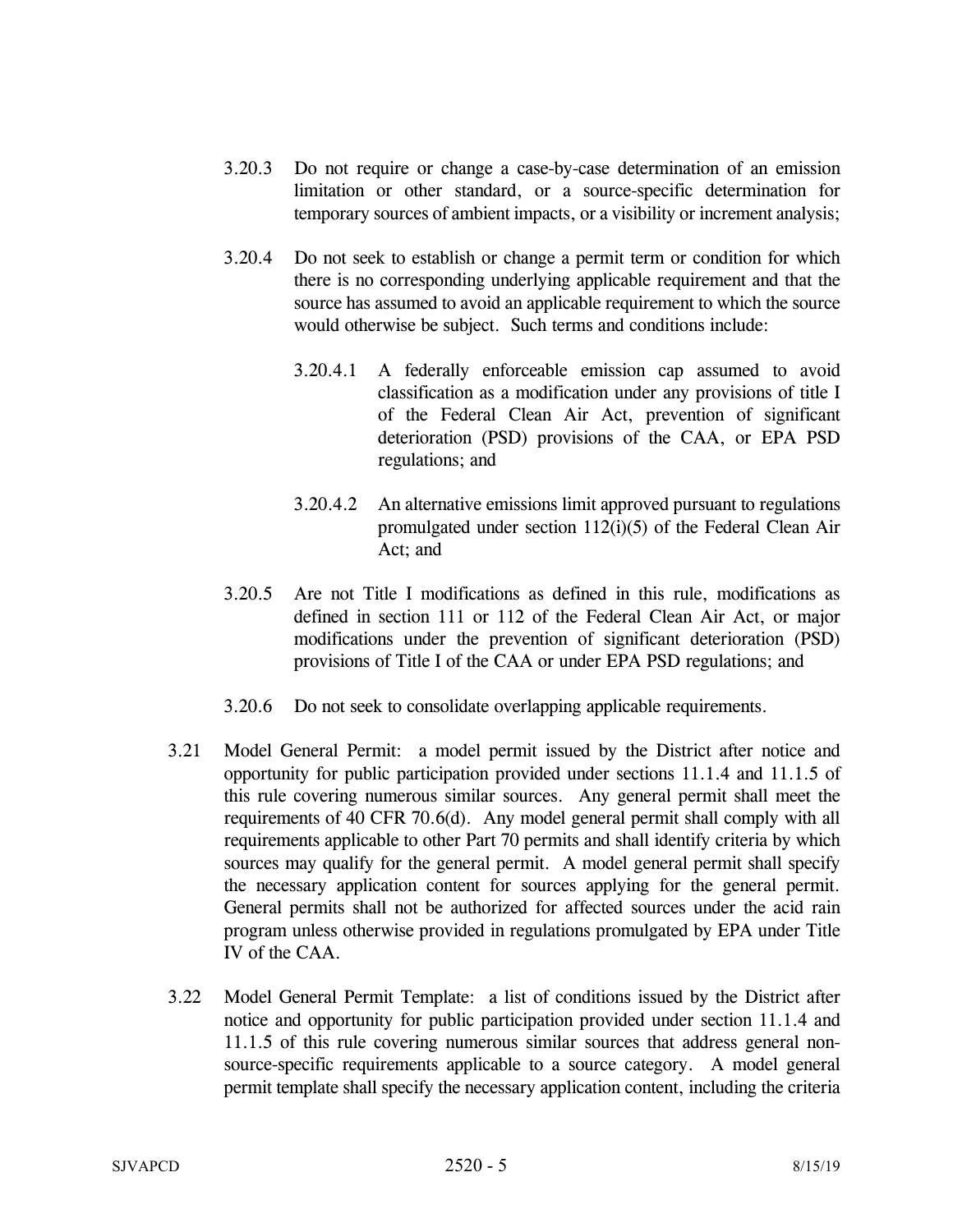that must be met by the applicants in order to qualify for the template, for sources applying to include the general permit template in their Part 70 permit.

- 3.23 New Source: for the purpose of determining the applicable administrative requirements of Rule 2520, a new source is a source that commences operation after the District's effective date of the District's Part 70 permitting program.
- 3.24 Part 70 Permit: an operating permit that is issued pursuant to the requirements of this rule.
- 3.25 Permit Amendment: revision to a federally enforceable term or condition of a permit issued pursuant to the requirements of this rule.
- 3.26 Potential to Emit: the maximum capacity of an emissions unit to emit a pollutant under its physical and operational design. Any physical or operational limitation on the capacity of the source to emit a pollutant, including pollution control equipment and restrictions in hours of operation or on the type or amount of material combusted, stored, or processed, shall be treated as part of its design only if the limitation or the effect it would have on emissions is incorporated into the applicable permit as a federally enforceable permit condition, or is contained in an EPA approved State Implementation Plan (SIP). In addition, until 1/25/97 any physical or operational limitation on the capacity of the source to emit a pollutant, including pollution control equipment and restrictions in hours of operation or on the type or amount of material combusted, stored, or processed, shall be treated as part of its design if such limitations are contained in a District permit, or a District SIP submittal on which EPA has not taken a final action.
- 3.27 Regulated Air Pollutant: A "regulated air pollutant" is any pollutant: 1) which is emitted into or otherwise enters the ambient air, and 2) for which the EPA has adopted an emission limit, standard, or other requirement. Regulated air pollutants include:
	- 3.27.1 Oxides of nitrogen and volatile organic compounds;
	- 3.27.2 Any pollutant for which a national ambient air quality standard has been promulgated pursuant to section 109 of the CAA;
	- 3.27.3 Any pollutant subject to a new source performance standard promulgated pursuant to section 111 of the CAA;
	- 3.27.4 Any ozone-depleting substance specified as a Class I (chlorofluorocarbons) or Class II (hydrofluorocarbons) substance pursuant to Title VI of the CAA; and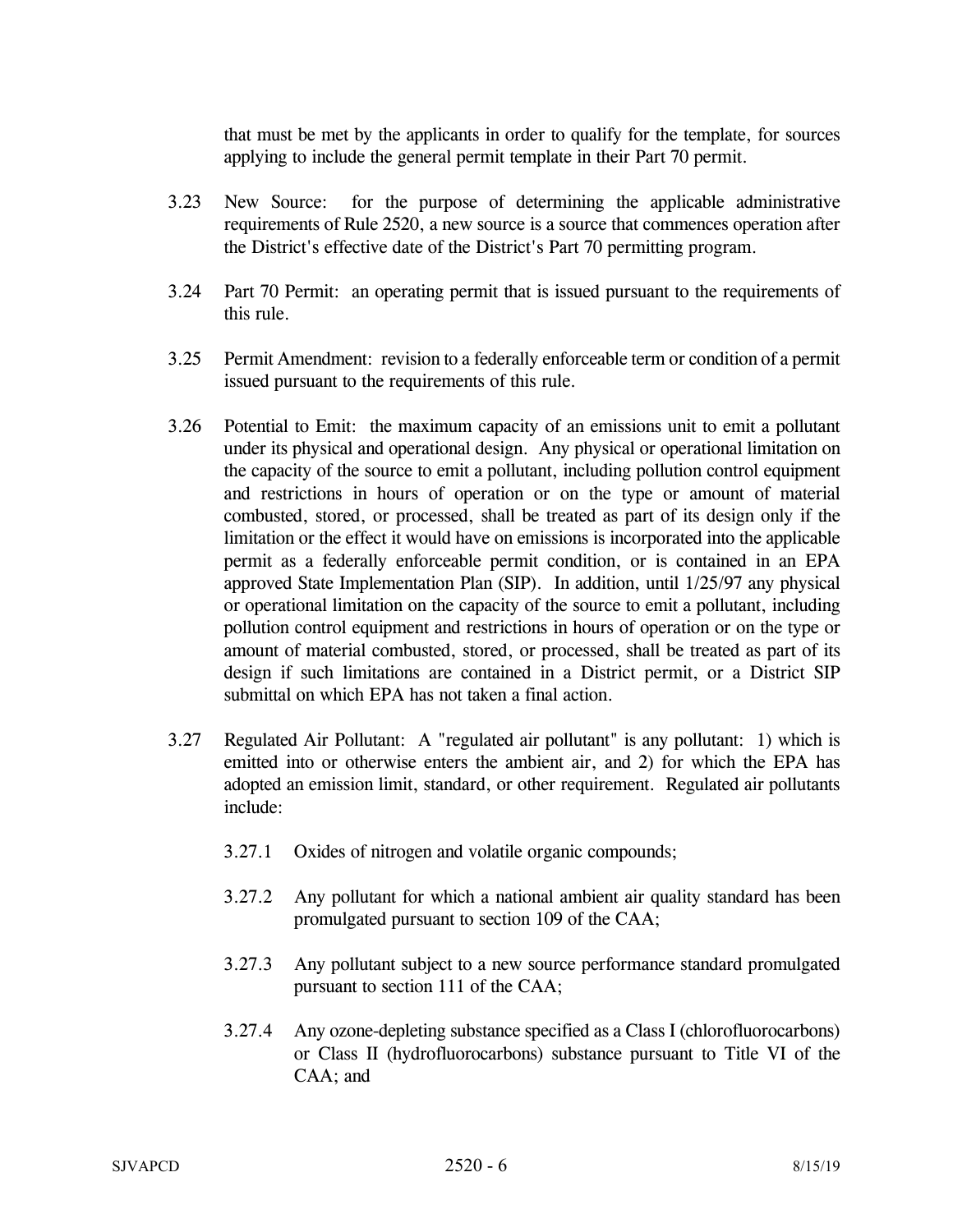- 3.27.5 Any pollutant subject to a standard or requirement promulgated pursuant to section 112 of the CAA, including:
	- 3.27.5.1 Any pollutant listed pursuant to section 112(r) of the CAA (Prevention of Accidental Releases) shall be considered a "regulated air pollutant" upon promulgation of the list.
	- 3.27.5.2 Any hazardous air pollutant subject to a standard or other requirement promulgated by the U.S. EPA pursuant to section 112(d) or adopted by the District pursuant to 112(j) of the CAA shall be considered a "regulated air pollutant" for all sources or categories of sources: 1) upon promulgation of the standard or requirement, or 2) 18 months after the standard or requirement was scheduled to be promulgated pursuant to section  $112(e)(3)$ of the CAA, whichever is earlier.
	- 3.27.5.3 Any hazardous air pollutant subject to a District case-by-case emissions limitation determination for a new or modified source, prior to the EPA promulgation or scheduled promulgation of an emissions limitation shall be considered a "regulated air pollutant" when the determination is made pursuant to section  $112(g)(2)$  of the CAA. In case-by-case emissions limitation determinations made pursuant to section 112(g) of the CAA, the hazardous air pollutant shall be considered a "regulated air pollutant" only for the individual source for which the emissions limitation determination was made.
- 3.28 Responsible Official: is one of the following:
	- 3.28.1 For a corporation, the responsible official shall be a president, secretary, treasurer, or vice president in charge of a principal business function, or any other person who performs similar policy or decision-making functions for the corporation. The responsible official may be a duly authorized representative rather than any of the above if the representative is responsible for the overall operation of one or more manufacturing, production, or operating facilities applying for or subject to a permit; and
		- 3.28.1.1 the facilities employ more than 250 persons or have gross annual sales or expenditures exceeding \$25 million in 1980 dollars; or
		- 3.28.1.2 the District has approved a petition from the original responsible person to delegate authority.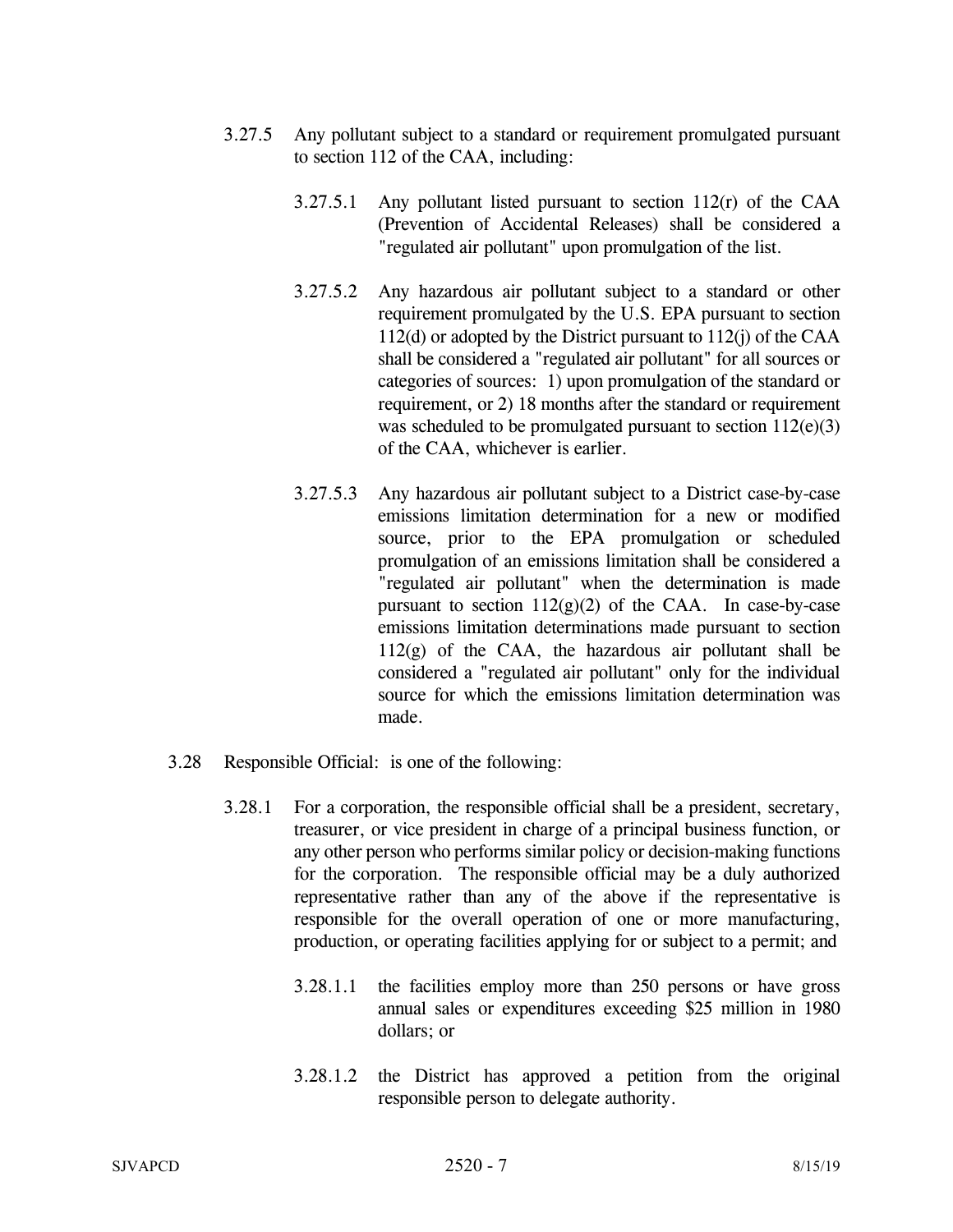- 3.28.2 For a public agency the responsible official shall be either the principal executive officer or the ranking elected official. The principal executive officer, in the case of a federal agency, may be the executive officer having responsibility for a geographical unit.
- 3.28.3 For a partnership or sole proprietorship, the responsible official is a general partner or the proprietor, respectively.
- 3.29 Significant Permit Modification: Permit amendments that do not qualify as minor permit modifications or as administrative amendments.
- 3.30 Stationary Source: same as that defined in District Rule 2201 (New and Modified Stationary Source Review)
- 3.31 Title I Modification: same as that defined in District Rule 2201 (New and Modified Stationary Source Review).
- 4.0 Sources Exempt from Rule 2520

 The following sources are exempt from obligation to obtain a Part 70 permit subject to the provisions of this rule or 40 CFR part 70:

- 4.1 Any source listed in section 2.0 of this rule that is not: 1) a major source; 2) a major air toxics source; 3) a stationary source with the potential to emit of 100 tons per year of any air contaminant, 4) affected source; 5) a source that EPA determines is required to obtain a Part 70 permit upon promulgation of a standard issued pursuant to section 111 or 112 of the CAA; or 6) a solid waste incineration unit required to obtain a Part 70 permit pursuant to section 129(e) of the CAA;
- 4.2 Non-major sources subject to a standard or other requirement under either section 111 (NSPS) or section 112 (HAPs) of the CAA after July 21, 1992 publication, if the EPA, at the time the new standard is promulgated, determines that such sources are deferred or exempt from the requirements to obtain a Part 70 permit under the provisions of this rule;
- 4.3 All sources and source categories that would be required to obtain a Part 70 permit solely because they are subject to 40 CFR part 60, Subpart AAA - Standards of Performance for New Residential Wood Heaters;
- 4.4 All sources and source categories that would be required to obtain a Part 70 permit solely because they are subject to 40 CFR part 61, Subpart M - National Emission Standard for Hazardous Air Pollutants for Asbestos, section 61.145, Standard for Demolition and Renovation; and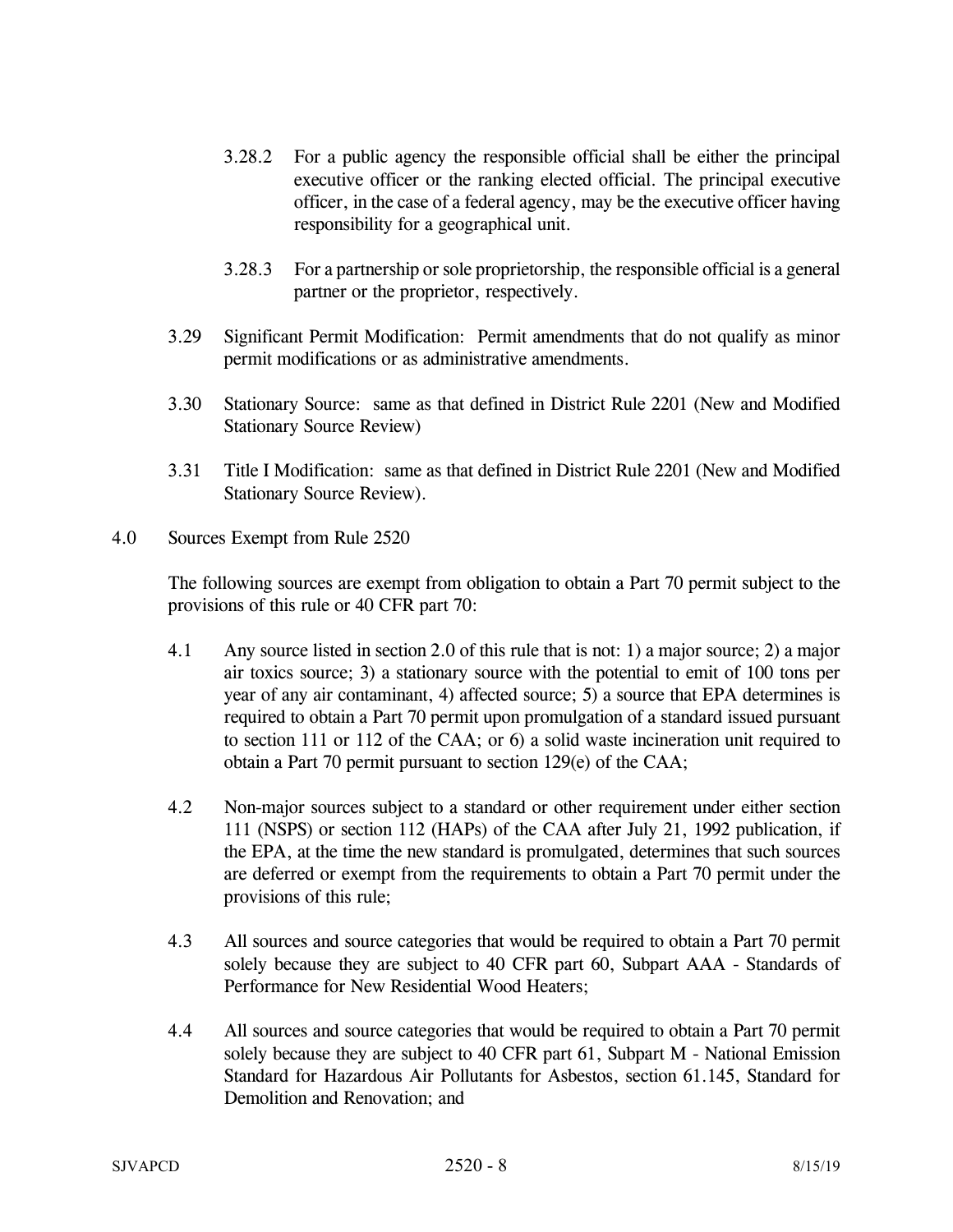- 4.5 Permitting actions that do not involve a change to the federally enforceable terms or conditions of a Part 70 permit. The requirements of other applicable rules, such as Rule 2201 (New and Modified Stationary Source Review), apply to these permitting actions.
- 4.6 All sources exempted from the requirements of 40 CFR part 70 by District Rule 2530 (Federally Enforceable Potential to Emit) as approved by the EPA into the state implementation plan.
- 5.0 Requirements for Filing Timely Applications

 The owner or operator of any source subject to the requirements of this rule shall file timely and complete applications in accordance with the following requirements:

- 5.1 Initial Permits
	- 5.1.1 For sources subject to the requirements of this rule, and in existence prior to effective date of the District's Part 70 permitting program, no later than 12 months after the effective date of the District's Part 70 permitting program. To allow for an orderly transition, the District may establish an earlier application deadline for various sources or source categories. In no event shall applications be required prior to the effective date of the District's Part 70 permitting program.
	- 5.1.2 For a source that becomes subject to the requirements of this rule, including a sources previously exempt from the requirements of Rule 2520 pursuant to section 5.2 of Rule 2530, no later than 12 months after the source becomes subject to the requirements of this rule. To allow for an orderly transition, the District may establish an earlier application deadline for various sources or source categories. The District may also receive applications for the purpose of determining applicability of the requirement to obtain a Part 70 permit.
- 5.2 Permit Renewals

 The holder of a Permit to Operate issued subject to the provisions of this rule shall submit to the District an application for renewal at least six months, but not greater than 18 months, prior to the permit expiration date. Permits to operate for all emissions units at a stationary source shall undergo simultaneous renewal.

- 5.3 New and Modified Sources Subject to the Requirements of this Rule
	- 5.3.1 New Sources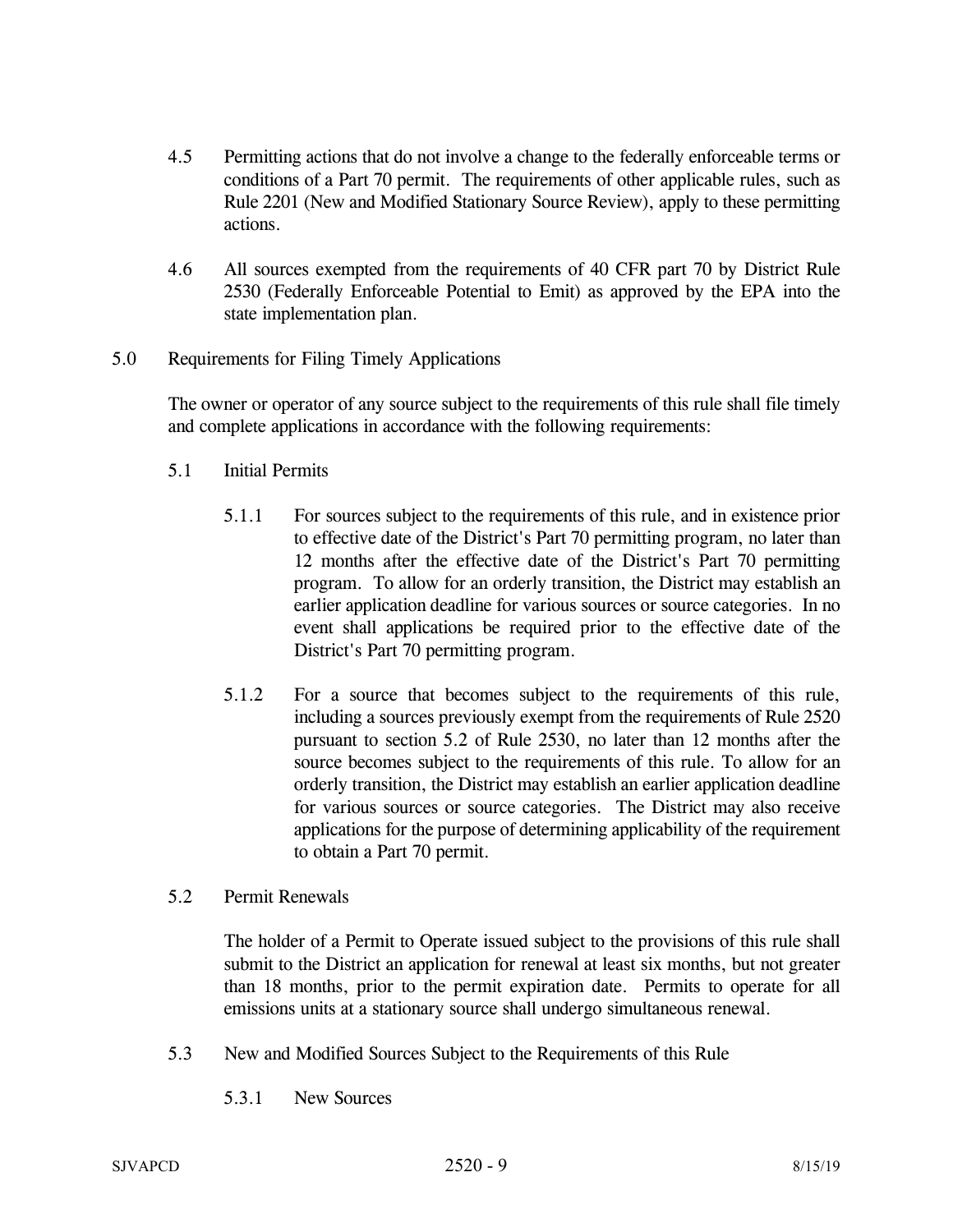New Sources, or sources subject to section 5.2 of Rule 2530 shall submit an application for Permit to Operate that complies with the requirements of this rule within 12 months of commencing operations.

### 5.3.2 Minor or Significant Permit Modifications

Except when allowed by the operational flexibility provisions of section 6.4 of this rule, the permittee shall file an application for a permit modification prior to implementing the requested change. This also applies to sources not previously subject to the requirements of this rule that become subject to the requirements due to a minor or significant modification. Applications for permit amendments to conditions or limitations required under title IV (acid rain) must meet the requirements of 40 CFR part 72 of the Federal Clean Air Act and all applicable District rules.

 5.3.3 A source applying for an Authority to Construct for a new or modified emissions unit pursuant to the provisions of District Rule 2201 (New and Modified Stationary Source Review) may apply simultaneously for a Part 70 permit, or a certificate of conformity in accordance with the deadlines specified in subsections 5.3.1 or 5.3.2 of this rule.

## 5.3.4 Administrative Permit Amendments

Except when allowed by the operational flexibility provisions of section 6.4 of this rule, the permittee shall file an application for administrative permit amendments prior to implementing the requested change.

### 6.0 Source's Ability to Make Changes

 Except as provided by the application shield provisions of section 13.1 of this rule, or by the operational flexibility provisions of section 6.4 of this rule, a source's ability to implement changes shall be limited to the following:

6.1 Administrative Permit Amendments

 The source may implement the changes addressed in the request for an administrative amendment immediately upon submittal of the request. Should the District or EPA ultimately reject the source's proposed amendments, the source shall be subject to enforcement proceedings for violation of any existing permit terms and conditions.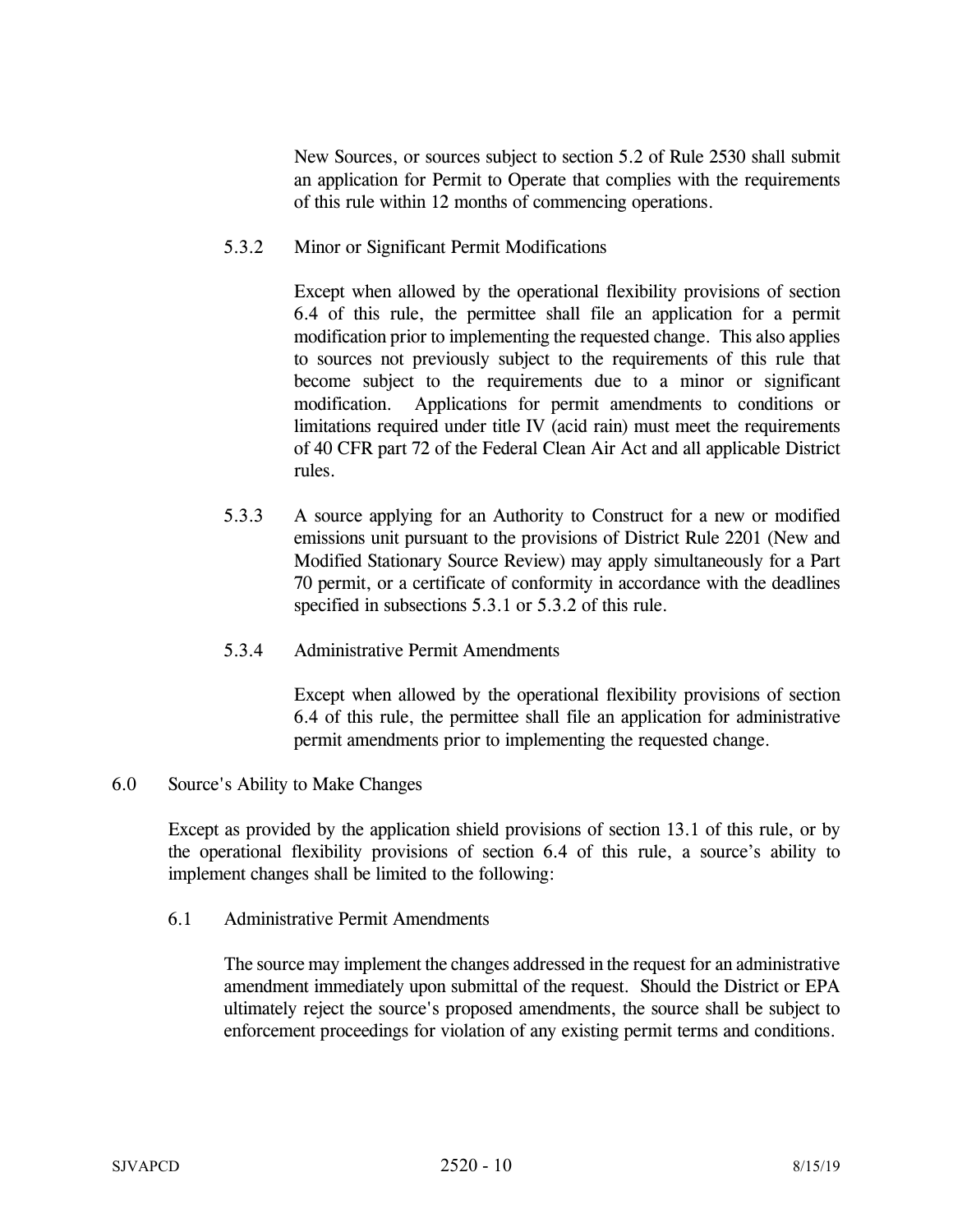## 6.2 Minor Permit Modifications

 The source may implement the changes addressed in the request for a minor permit modification immediately upon submittal of the request, provided that the modification has been authorized by an Authority to Construct if required by District Rule 2010. If the source implements the changes before its part 70 permit is amended, the source need not comply with the existing part 70 permit terms and conditions it seeks to modify. However, if the source fails to comply with its proposed permit terms and conditions, the existing permit terms and conditions it seeks to modify may be enforced against it. Should the District or EPA ultimately reject the source's proposed amendments, the source shall be subject to enforcement proceedings for violation of any existing permit terms and conditions.

6.3 Significant Permit Amendments

 The source may implement the changes addressed in the request for a significant permit modification only after a final Part 70 permit amendment is issued by the District.

6.4 Operational Flexibility

 The APCO shall allow specified changes in operations at a source without requiring a permit amendment. The source may gain operational flexibility through the use of the following options:

6.4.1 Contravening an Express Permit Term

The permittee may implement certain changes that contravene an express condition without triggering the requirements of this rule for permit modifications, if the following conditions are met:

- 6.4.1.1 At least 7 days prior to implementation of the proposed change the District and the EPA are notified in a written notice which includes a brief description of the change within the permitted facility, the date on which the change will occur, any change in emissions, and any permit term or condition that is no longer applicable as a result of the change;
- 6.4.1.2 The District does not object in writing to the proposed change within the 7 day review period;
- 6.4.1.3 The proposed change is not a Title I modification, or a modification under section 111 or 112 of the CAA, or a major modification under the prevention of significant deterioration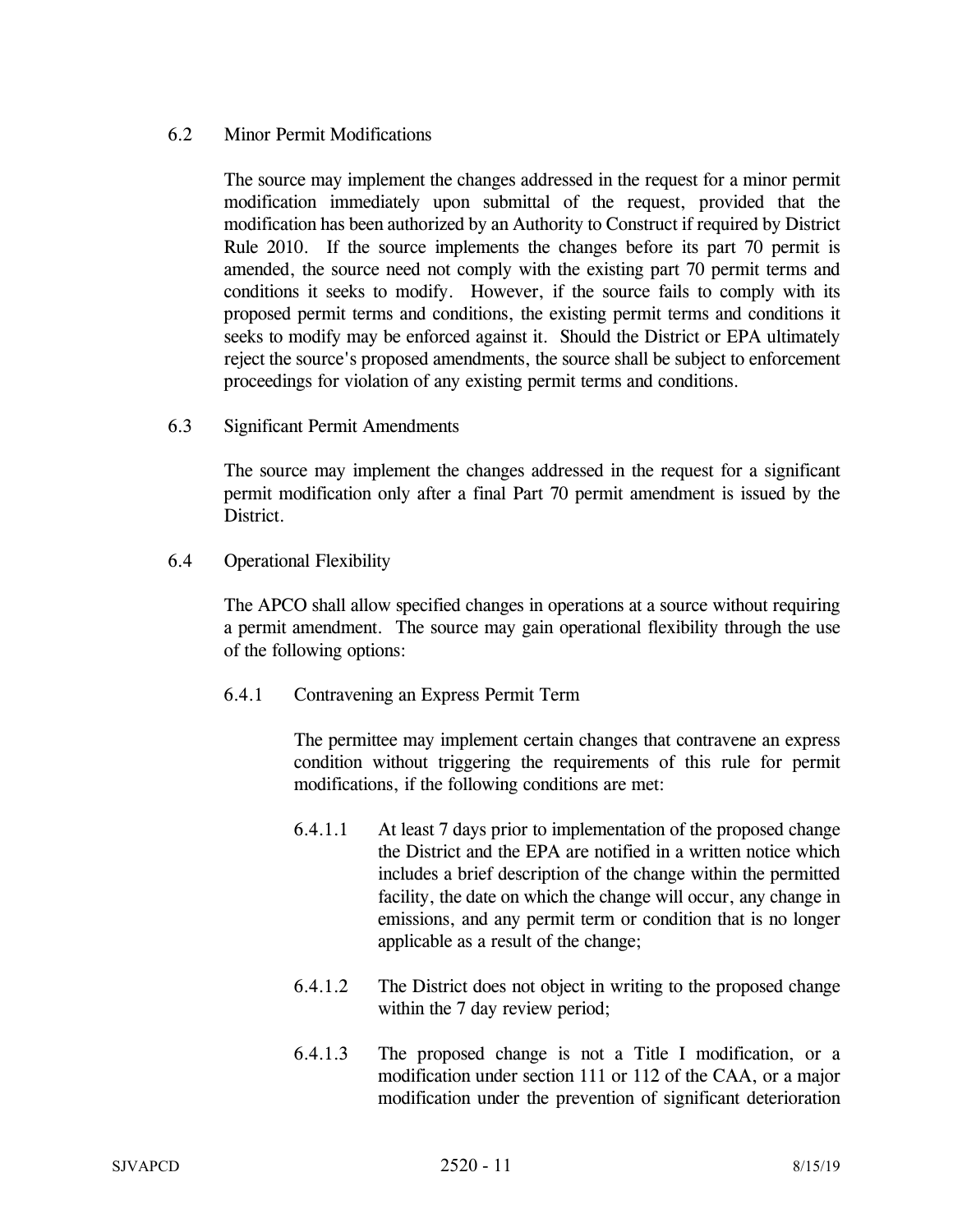(PSD) provisions of Title I of the CAA or EPA PSD regulations;

- 6.4.1.4 The change will not violate any applicable federal requirement;
- 6.4.1.5 The change will not contravene federally enforceable conditions for monitoring (including test methods), recordkeeping, reporting, or compliance certification requirements; and
- 6.4.1.6 The proposed change will not result in emissions in excess of those allowed by the permit, including a work place standard or a federally enforceable emissions cap.
- 6.4.2 Alternative Operating Scenarios

The Part 70 permit may include alternative operating scenarios provided that:

- 6.4.2.1 Each alternative operating scenario is identified in the permit application;
- 6.4.2.2 The terms and conditions are approved in writing by the APCO;
- 6.4.2.3 The terms and conditions are incorporated into the permit; and
- 6.4.2.4 The terms and conditions are in compliance with all applicable District, state, and federal requirements.
- 6.4.2.5 Changes between operating scenarios must be recorded in a contemporaneous log.
- 6.4.3 Voluntary Emission Caps

The APCO shall issue a Part 70 permit that contains terms and conditions that allow for trading of emissions increases and decreases within the stationary source solely for the purpose of complying with a voluntary emissions cap established in the permit independent of otherwise applicable federal requirements provided that:

 6.4.3.1 The requirements of subsections 6.4.2.1, 6.4.2.3, and 6.4.2.4 are met;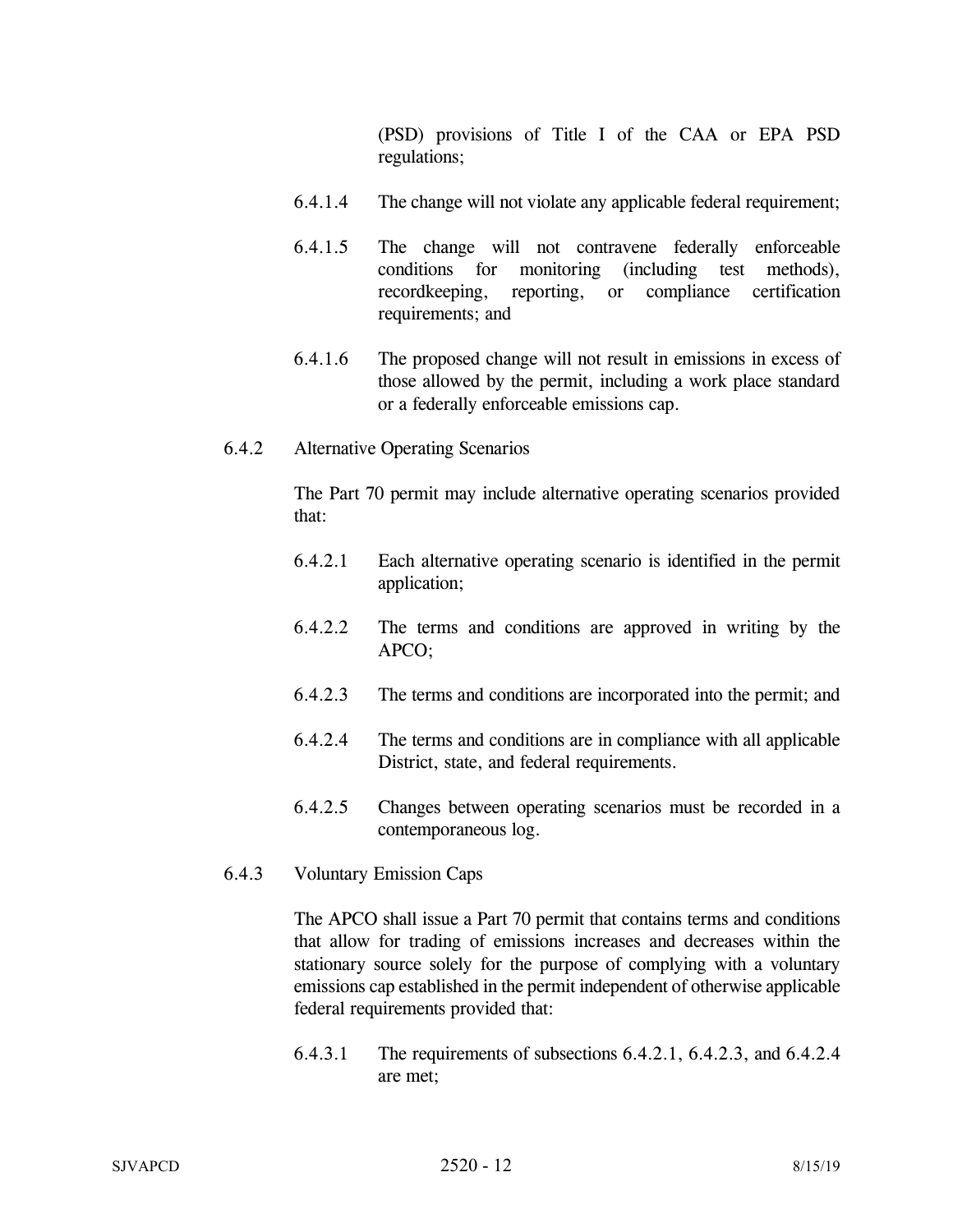- 6.4.3.2 The terms and conditions are approved in writing by the APCO as quantifiable and enforceable;
- 6.4.3.3 The terms and conditions are consistent with the applicable Authority to Construct: and
- 6.4.3.4 At least 7 days prior to implementation of the proposed change the District and the EPA are notified in a written notice which includes when the change will occur, a brief description of the change in emissions that will occur, and how these increases and decreases in emissions will comply with the terms and conditions of the permit.

#### 6.4.4 Other Changes Not Requiring Permit Amendment

A permittee may implement changes, including the addition of new emission units, without triggering the permit modification or amendment requirements of this rule until the time of permit renewal, provided:

- 6.4.4.1 The changes meet all applicable District, state, and federal requirements;
- 6.4.4.2 Contemporaneous with implementation of the change, the District and the EPA are notified in a written notice which includes a brief description of the change, the date the change occurred, any change in emissions, the pollutants emitted, and any new applicable requirement as a result of the change;
- 6.4.4.3 The owner or operator of the source maintains records of the resulting emissions changes;
- 6.4.4.4 The changes are neither addressed nor prohibited in any existing permit term or condition;
- 6.4.4.5 The changes, either by themselves or in combination with all other changes that have occurred without permit amendment under the requirements of this rule since the most recent renewal, do not constitute a Title I modification or a major modification under the prevention of significant deterioration (PSD) provisions of Title I of the CAA; or
- 6.4.4.6 The changes do not constitute a modification as defined in Section 111 (NSPS) or section 112 (Hazardous Air Pollutants) of the Federal Clean Air Act; and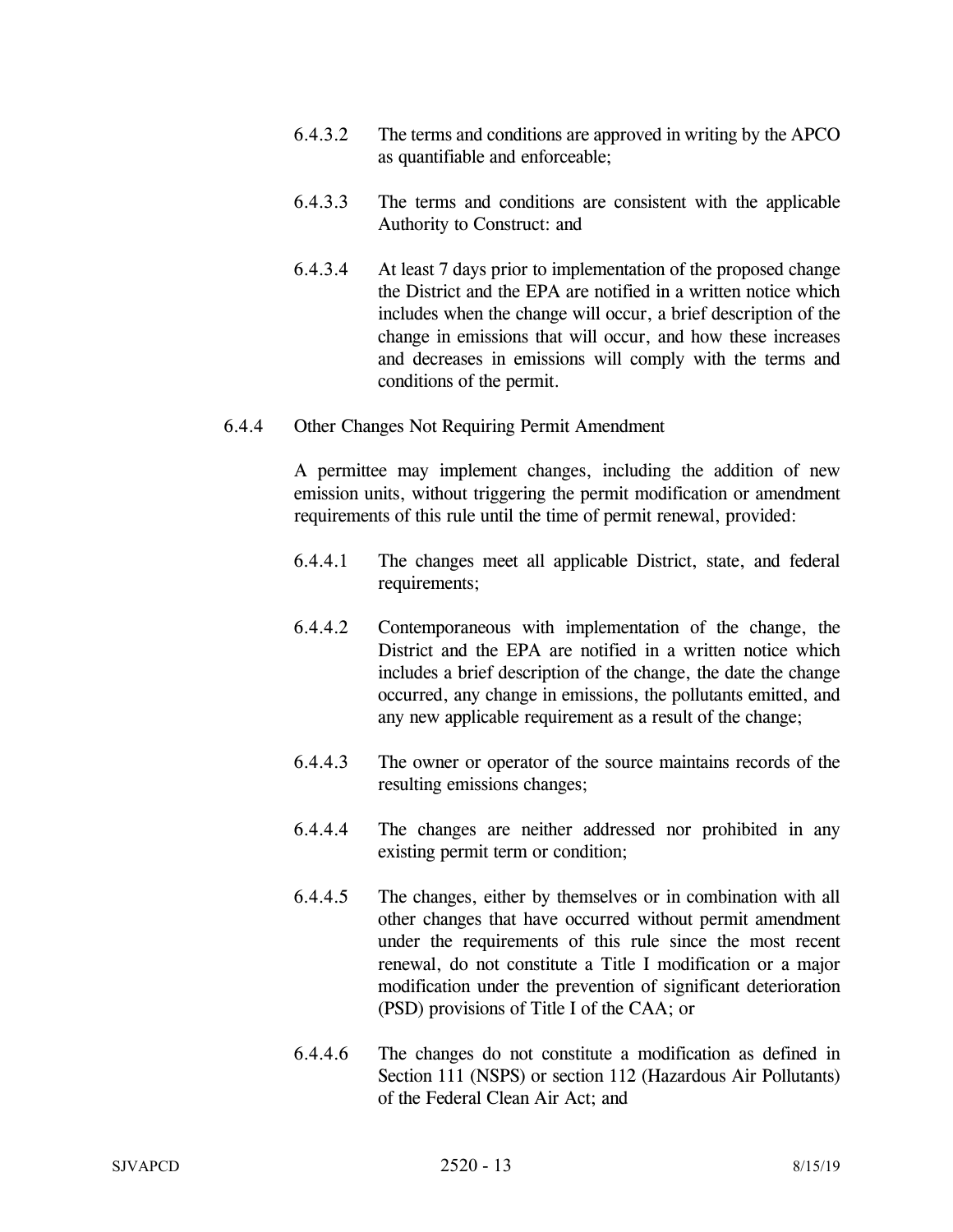6.4.4.7 The change does not violate any terms or conditions of the existing permit.

#### 6.4.5 Temporary Sources

The District may issue a single permit authorizing emissions from similar operations by the same source owner or operator at more than one location provided:

- 6.4.5.1 The source is not subject to the provisions of Title IV of the CAA;
- 6.4.5.2 The permit contains conditions that assure compliance with all applicable requirements at each location; and
- 6.4.5.3 The permit includes a requirement that the operator notifies the District in writing at least 10 days prior to changing locations.
- 6.4.5.4 The operation is temporary and involve at least one change of location during the term of the permit.

#### 7.0 Application Content

7.1 Permit Applications

To be deemed complete, a Part 70 permit application must contain the following:

- 7.1.1 Identifying information, including company name and address (or plant name and address if different from the company name and address), owner's name and agent, and telephone number and names of plant site contact person.
- 7.1.2 A description of the source's processes and products (by Standard Industrial Classification Code), including any associated with each alternate scenario(s) proposed by the applicant.
- 7.1.3 The following emission-related information:
	- 7.1.3.1 All emissions of pollutants, including fugitive emissions, for which the source is major, and all emissions of regulated air pollutants, including fugitive emissions, for which the source is subject to an underlying applicable requirement. A permit application shall describe all emissions of regulated air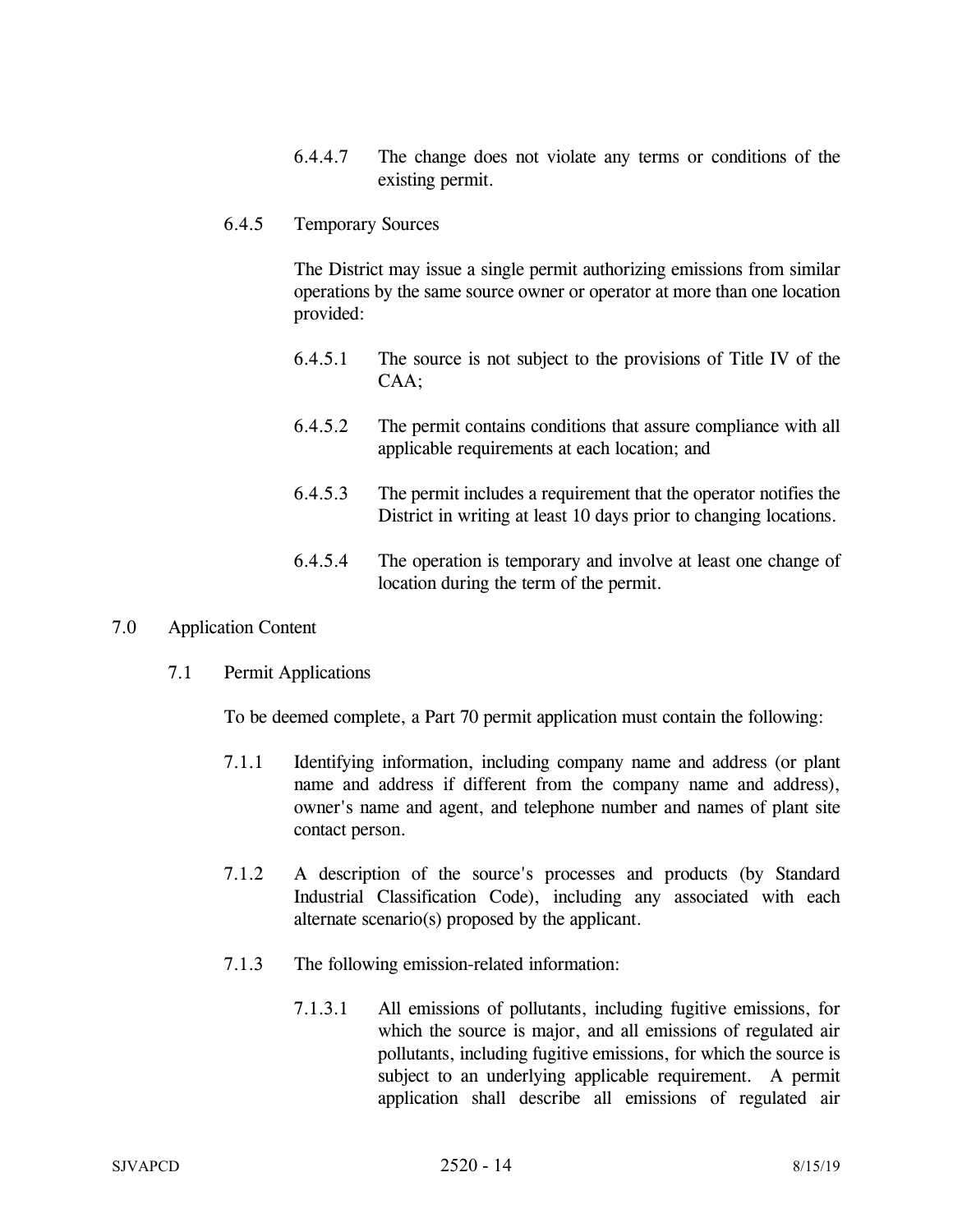pollutants emitted from any permitted emissions unit, and list the exempt categories from Rule 2020 which describe any insignificant equipment located at the facility. Applicant may submit quantification of actual emissions, except when potential emissions are needed to demonstrate compliance with an applicable requirement. As a demonstration of actual emissions, a source may submit the most recent emissions statement under Rule 1160, Emissions Statement, or emissions inventory report under Health and Safety Code 44300, to the extent that the statement addresses all regulated pollutants.

- 7.1.3.2 Information related to emissions of air pollutants needed by the District to verify which requirements are applicable to the source, and other information necessary to determine and collect the fees as prescribed in Regulation III of the District rules and regulations.
- 7.1.3.3 Identification and description of all points of emissions described in section 7.1.3.1 of this rule in sufficient detail to establish the basis for fees and applicable requirements.
- 7.1.3.4 Emissions rate in tons per year and in such terms as are necessary to establish compliance consistent with the applicable standard reference test method.
- 7.1.3.5 The following information to the extent it is needed to determine or regulate emissions: fuels, fuel use, raw materials, process weight rate, production rates, and operating schedules.
- 7.1.3.6 Identification and description of air pollution control equipment and compliance monitoring devices or activities.
- 7.1.3.7 Limitations on source operation affecting emissions or any work practice standards, where applicable, for all regulated pollutants.
- 7.1.3.8 Other information required pursuant to any applicable requirement (including information related to stack height limitations developed pursuant to section 123 of the CAA).
- 7.1.3.9 Calculations on which the information in sections 7.1.3.1 through 7.1.3.8 of this rule is based.
- 7.1.4 The following air pollution control requirements: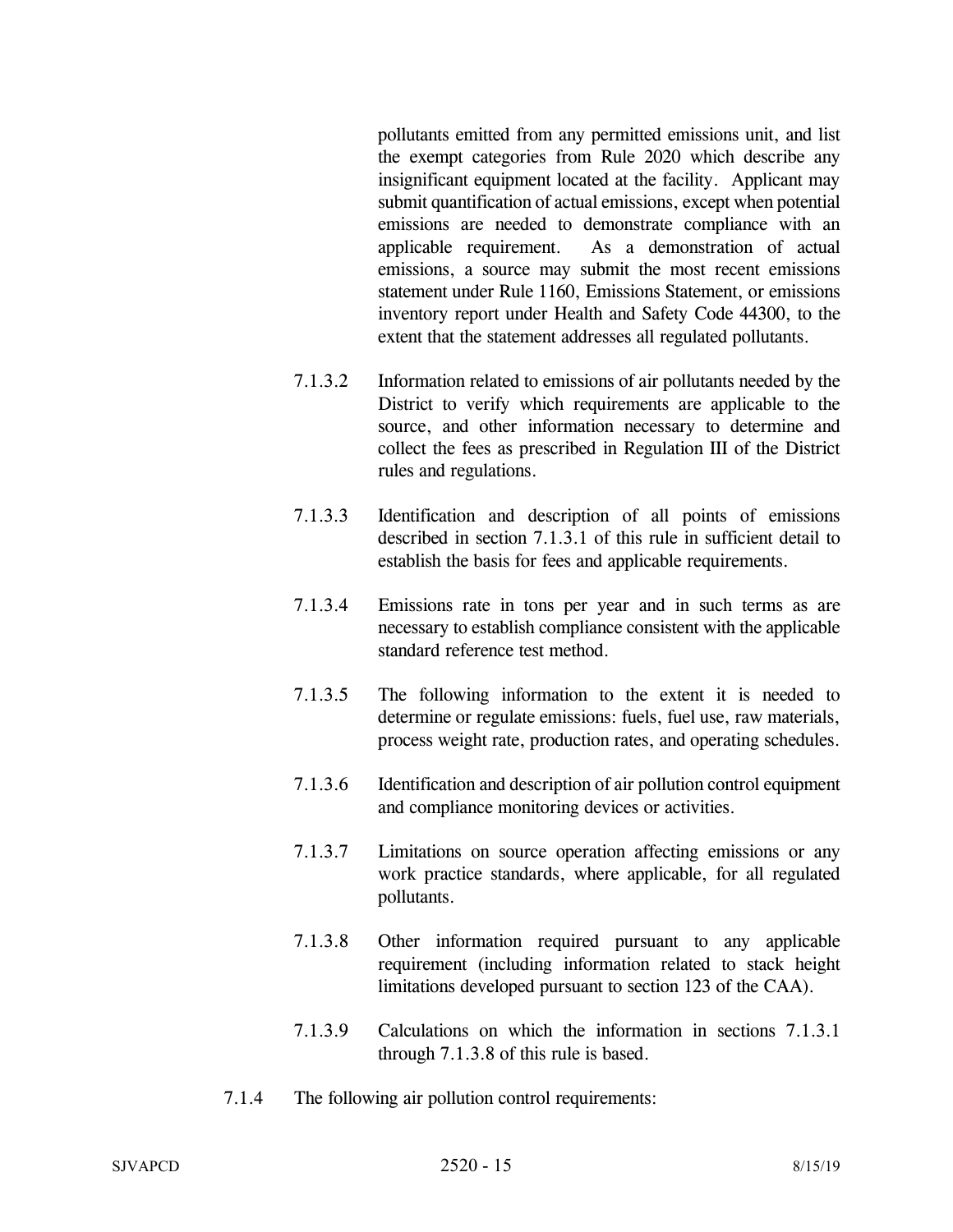- 7.1.4.1 Citation and description of all applicable requirements, and
- 7.1.4.2 Description of or reference to any applicable test method for determining compliance with each applicable requirement.
- 7.1.4.3 In addition to identifying all applicable requirements, an applicant may propose consolidation of overlapping requirements. The applicant shall provide information that demonstrates that the proposed consolidation of requirements, as a whole, is at least as stringent as, and assures compliance with, each individual requirement.
- 7.1.5 Other specific information that may be necessary to implement and enforce other applicable requirements of the CAA or of 40 CFR Part 70 or to determine the applicability of such requirements.
- 7.1.6 An explanation of any proposed exemptions from otherwise applicable requirements.
- 7.1.7 The applicant may submit copies of valid Permits to Operate issued by the District, to the extent that the information required under sections 7.1.1 through 7.1.6 is contained in those permits.
- 7.1.8 Additional information as determined to be necessary by the District to define alternative operating scenarios proposed by the source or to define other permit terms and conditions implementing the operational flexibility provisions of section 6.4 of this rule.
- 7.1.9 A compliance plan that contains all the following:
	- 7.1.9.1 A description of the compliance status of the source with respect to all applicable requirements.
	- 7.1.9.2 For applicable requirements with which the source is in compliance, a statement that the source will continue to comply with such requirements.
	- 7.1.9.3 For applicable requirements that will become effective during the permit term, a statement that the source will meet such requirements on a timely basis.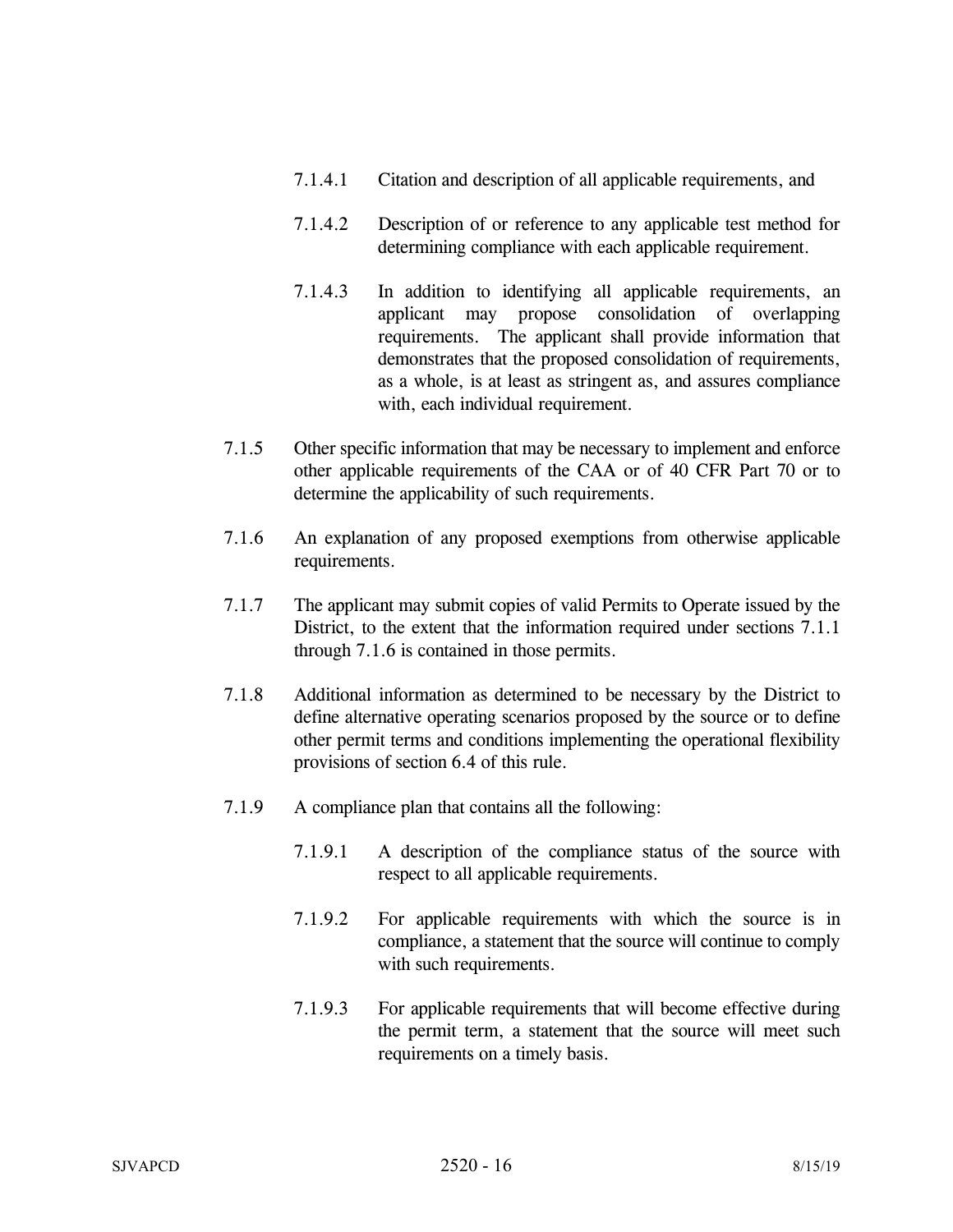- 7.1.9.4 For requirements for which the source is not in compliance at the time of permit issuance, a narrative description of how the source will achieve compliance with such requirements.
- 7.1.9.5 A compliance schedule as follows:
	- 7.1.9.5.1 For applicable requirements that will become effective during the permit term, a statement that the source will meet such requirements on a timely basis. A statement that the source will meet in a timely manner applicable requirements that become effective during the permit term shall satisfy this provision, unless a more detailed schedule is expressly required by the applicable requirement.
	- 7.1.9.5.2 A schedule of compliance for a source that will not be in compliance with all applicable requirements at the time of permit issuance. Such a schedule shall include a schedule of remedial measures, including an enforceable sequence of actions with milestones, leading to compliance with any applicable requirements for which the source will not be in compliance at the time of permit issuance. This compliance schedule shall resemble and be at least as stringent as that contained in any judicial consent decree, Hearing Board order or administrative order to which the source is subject. Any such schedule of compliance shall be supplemental to, and shall not sanction noncompliance with, the applicable requirements on which it is based.
- 7.1.9.6 For sources required to have a schedule of compliance to remedy a violation, a schedule for submission of certified progress reports no less frequently than every 6 months.
- 7.1.9.7 The compliance plan content requirements specified in this section shall apply and be included in the acid rain portion of a compliance plan for an affected source, except as specifically superseded by regulations promulgated under title IV of the CAA with regard to the schedule and method(s) the source will used to achieve compliance with the acid rain emissions limitations.
- 7.1.10 Requirements for compliance certification, including the following: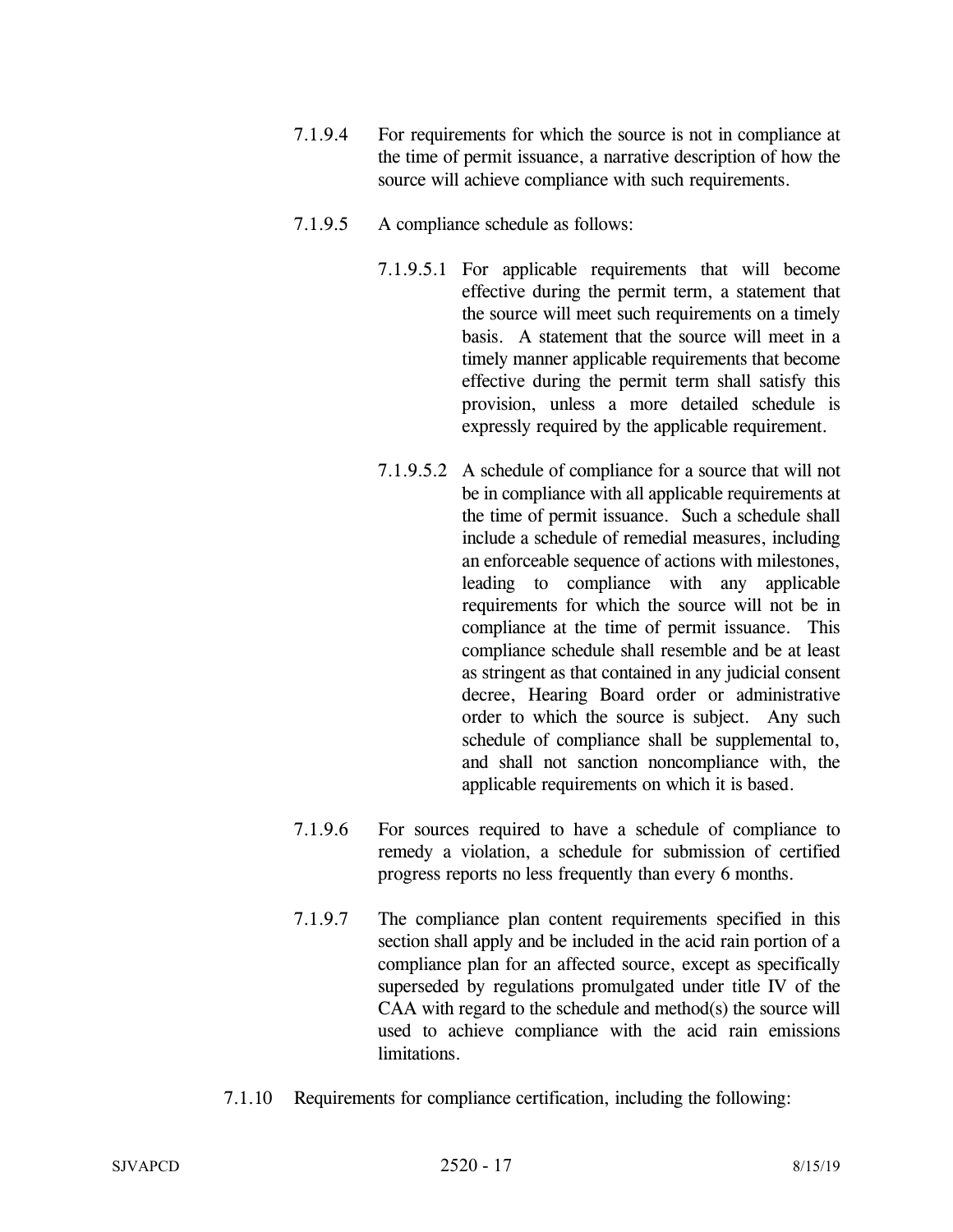- 7.1.10.1 A certification of compliance with all applicable requirements by a responsible official consistent with requirements of section 10.0 of this rule and section 114(a)(3) of the CAA;
- 7.1.10.2 A statement of methods used for determining compliance, including a description of monitoring, recordkeeping, and reporting requirements and test methods;
- 7.1.10.3 A schedule for submission of compliance certifications during the permit term, to be submitted no less frequently than annually, or more frequently if specified by the underlying applicable requirement or by the District; and
- 7.1.10.4 A statement indicating the source's compliance status with any applicable enhanced monitoring and compliance certification requirements of the CAA, which includes 40 CFR part 64 requirements under section 114(a)(3) of the CAA.
- 7.1.11 The use of nationally-standardized forms for acid rain portions of permit applications and compliance plans, as required by regulations promulgated under title IV of the Act.
- 7.1.12 Corrected information shall be provided to the District when the responsible official becomes aware that incorrect or incomplete information has been submitted.
- 7.1.13 Demonstration of applicability of the most stringent applicable requirement amongst multiple options can be made by a simple declaration of applicability by the applicant.
- 7.2 General Permit

 The District may, in a model general permit, provide for permit applications that deviate from the application content requirements of section 7.1, provided that such applications meet the requirements of Title V of the CAA, and include all information necessary to determine qualification for, and to assure compliance with, the model general permit.

7.3 General Permit Template

 The District may, in a model general permit template, provide for permit applications that deviate from the application content requirements of section 7.1, provided that such applications meet the requirements of Title V of the CAA, and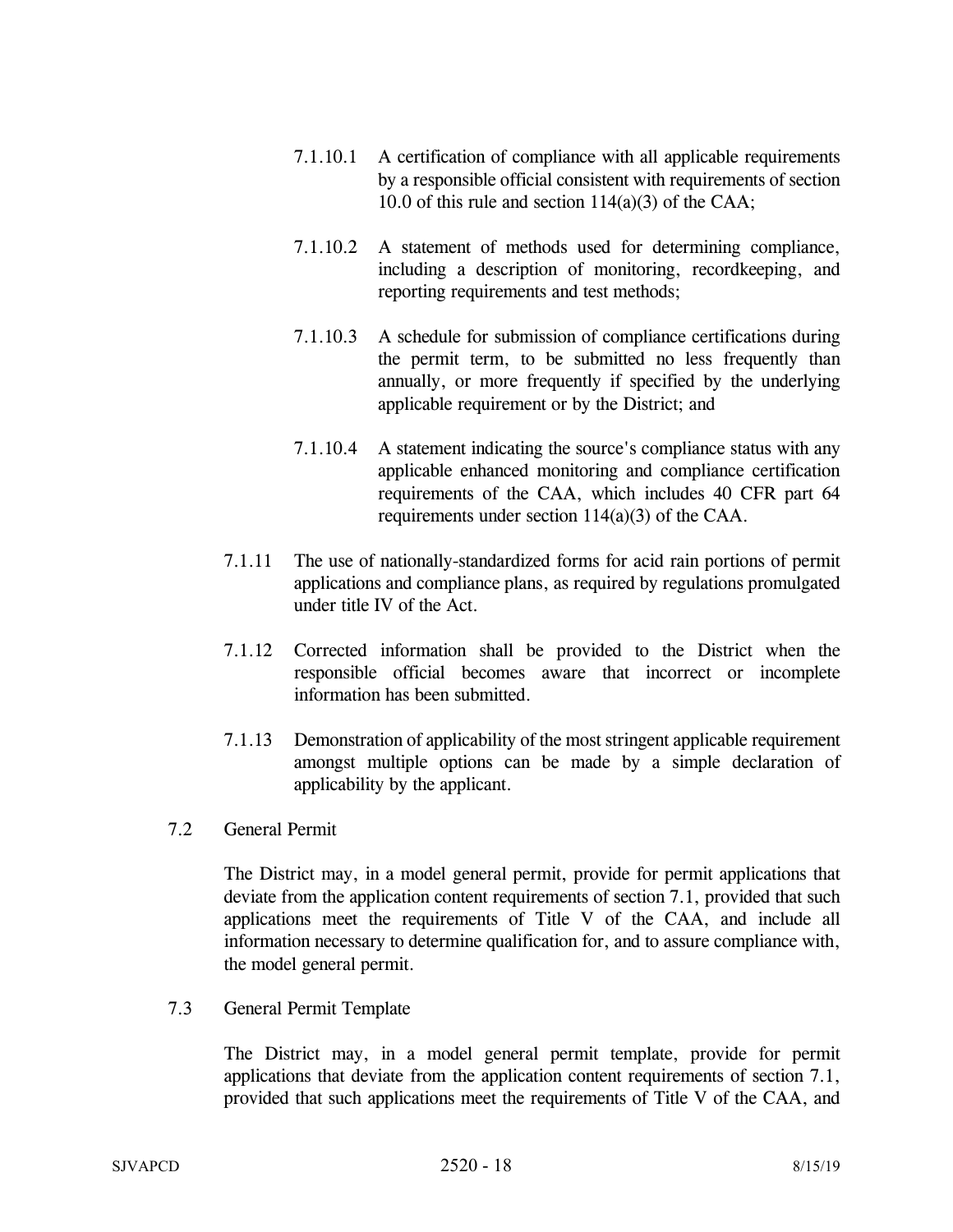include all information necessary to determine qualification for, and to assure compliance with, the model general permit template. For applicable requirements not covered by the general permit template, an application shall include information required pursuant to section 7.1 of this rule.

#### 8.0 Duration of a Permit to Operate

- 8.1 Each Permit to Operate, including model general permits and model general permit templates, shall be valid for up to five years, or twelve years for solid waste incineration units combusting municipal waste under section 129(e) of the Federal Clean Air Act unless revoked or suspended by the Air Pollution Control Officer, the EPA, or the District's Hearing Board. Any permit for solid waste incineration units combusting municipal waste under section 129(e) of the Federal Clean Air Act that has a permit term of more than 5 years shall be subject to review, including public notice and comment in accordance with section 11.3 of this rule, at least once every 5 years. The District shall also revoke, suspend, or modify a model general permit or a model general permit template when the sources described in the model permit become subject to additional applicable requirements.
- 8.2 The permit expiration date shall be specified on the Permit to Operate.
- 8.3 Permit expiration terminates the source's right to operate unless a timely and complete renewal application has been submitted consistent with the requirements of section 5.2 of this rule. Once a timely and complete renewal application has been submitted, all terms and conditions of the permit shall remain in effect until the renewal permit has been issued or denied.
- 8.4 Failure to pay the annual permit fees and other applicable fees as prescribed in Regulation III of these Rules and Regulations may result in revocation or suspension of the Permit to Operate.
- 9.0 Permit Content

 Each permit issued under this rule, including model general permits and temporary source permits, shall include the following elements:

- 9.1 Emission limitations and standards, including those operational requirements and limitations that assure compliance with all applicable requirements at the time of permit issuance.
	- 9.1.1 The permit shall specify and reference the origin of an authority for each term or condition, and identify any difference in form as compared to the applicable requirements upon which the term or condition is based.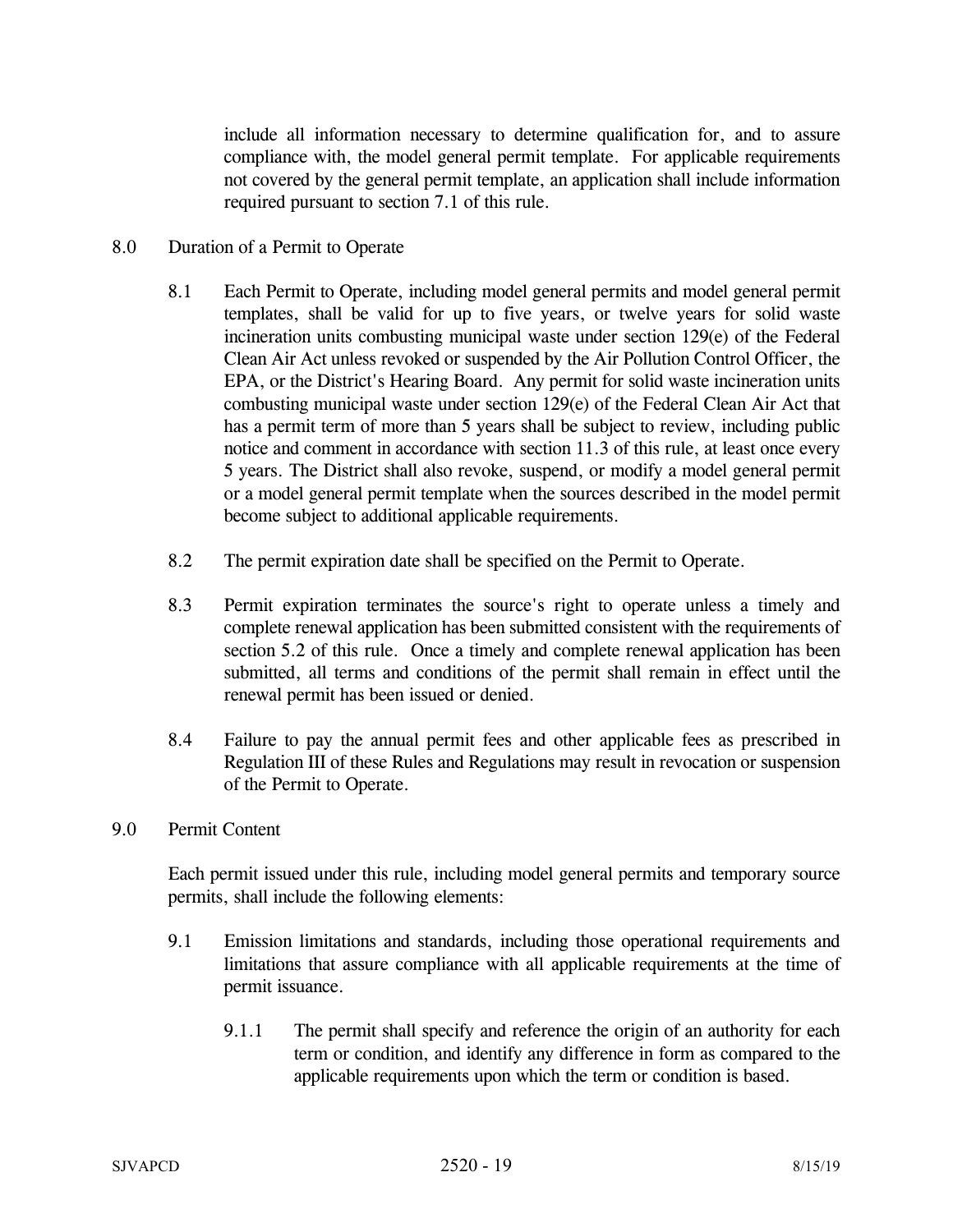- 9.1.2 The permit shall state that, where an applicable requirement of the CAA is more stringent than an applicable requirement or regulations promulgated under title IV of the CAA, both provisions shall be incorporated into the permit and shall be enforceable by the administrator.
- 9.1.3 If an applicable implementation plan allows a determination of an equivalent alternative emission limit to be made in the permit issuance, renewal, or significant modification process, any permit containing such equivalency determination shall contain provisions to ensure that any resulting emissions limit has been demonstrated to be quantifiable, accountable, enforceable, and based on replicable procedures.
- 9.2 The permit expiration date shall be specified on the Permit to Operate.
- 9.3 Monitoring Requirements

Each permit shall contain the following requirements with respect to monitoring:

- 9.3.1 All emissions monitoring and analysis procedures or test methods required under the applicable requirements, including any procedures and methods promulgated pursuant to sections  $504(b)$  or  $114(a)(3)$  of the CAA. Where standard test methods or procedures are used, a reference to the test method or procedure shall be sufficient;
- 9.3.2 Where applicable requirements do not require periodic testing or instrumental or non-instrumental monitoring, periodic monitoring to yield reliable data for the relevant time period that are representative of the source's compliance with the permit, as reported pursuant to the requirements of section 9.5 of this rule. Such monitoring requirements shall assure use of terms, test methods, units, averaging periods, and other statistical conventions consistent with applicable requirement. Recordkeeping requirements may be sufficient to meet the requirements of this section; and
- 9.3.3 As necessary, requirements concerning the use, maintenance, and where appropriate, installation of monitoring equipment or methods.
- 9.4 Recordkeeping Requirements

 The permit shall incorporate all applicable recordkeeping requirements and require, where applicable, the following:

9.4.1 Records of required monitoring that include the following: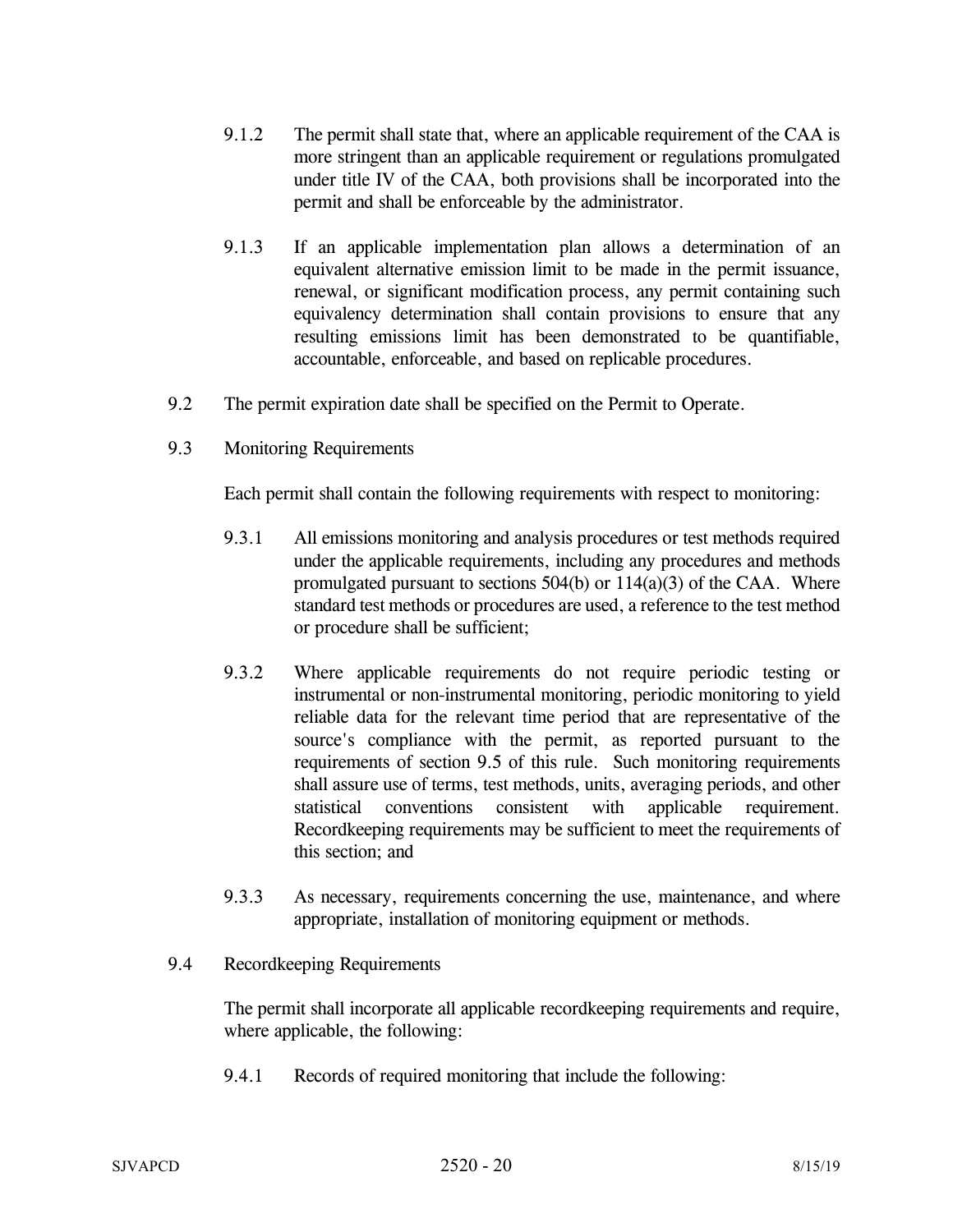- 9.4.1.1 The date, place as defined in the permit, and time of sampling or measurement;
- 9.4.1.2 The date(s) analyses were performed;
- 9.4.1.3 The company or entity that performed the analysis;
- 9.4.1.4 The analytical techniques or methods used;
- 9.4.1.5 The results of such analysis; and
- 9.4.1.6 The operating conditions as existed at the time of sampling or measurement;
- 9.4.2 Retention of records of all required monitoring data and support information for a period of at least 5 years from the date of the monitoring sample, measurement, or report. Support information includes copies of all reports required by the permit and, for continuous monitoring instrumentation, all calibration and maintenance records and all original strip-chart recordings.
- 9.5 Reporting Requirements

The permit shall incorporate all applicable reporting requirements and require the following:

- 9.5.1 Submittal of reports of any required monitoring at least every six months unless a different frequency is required by an applicable requirement. All instances of deviations from permit requirements must be clearly identified in such reports. All required reports must be certified by a responsible official consistent with requirement of section 10.0 of this rule.
- 9.5.2 Prompt reporting of deviations from permit requirements, including those attributable to upset conditions, as defined in the permit. The report shall include the probable cause of such deviations, and any corrective actions or preventive measures taken.
- 9.6 A permit condition prohibiting emissions exceeding any allowances that the source lawfully holds under title IV of the CAA or the regulation promulgated thereunder.
	- 9.6.1 No permit amendment shall be required for increases in emissions that are authorized by allowances acquired pursuant to the acid rain program, provided that such increases do not require a permit amendment under any other applicable requirement and are not considered a modification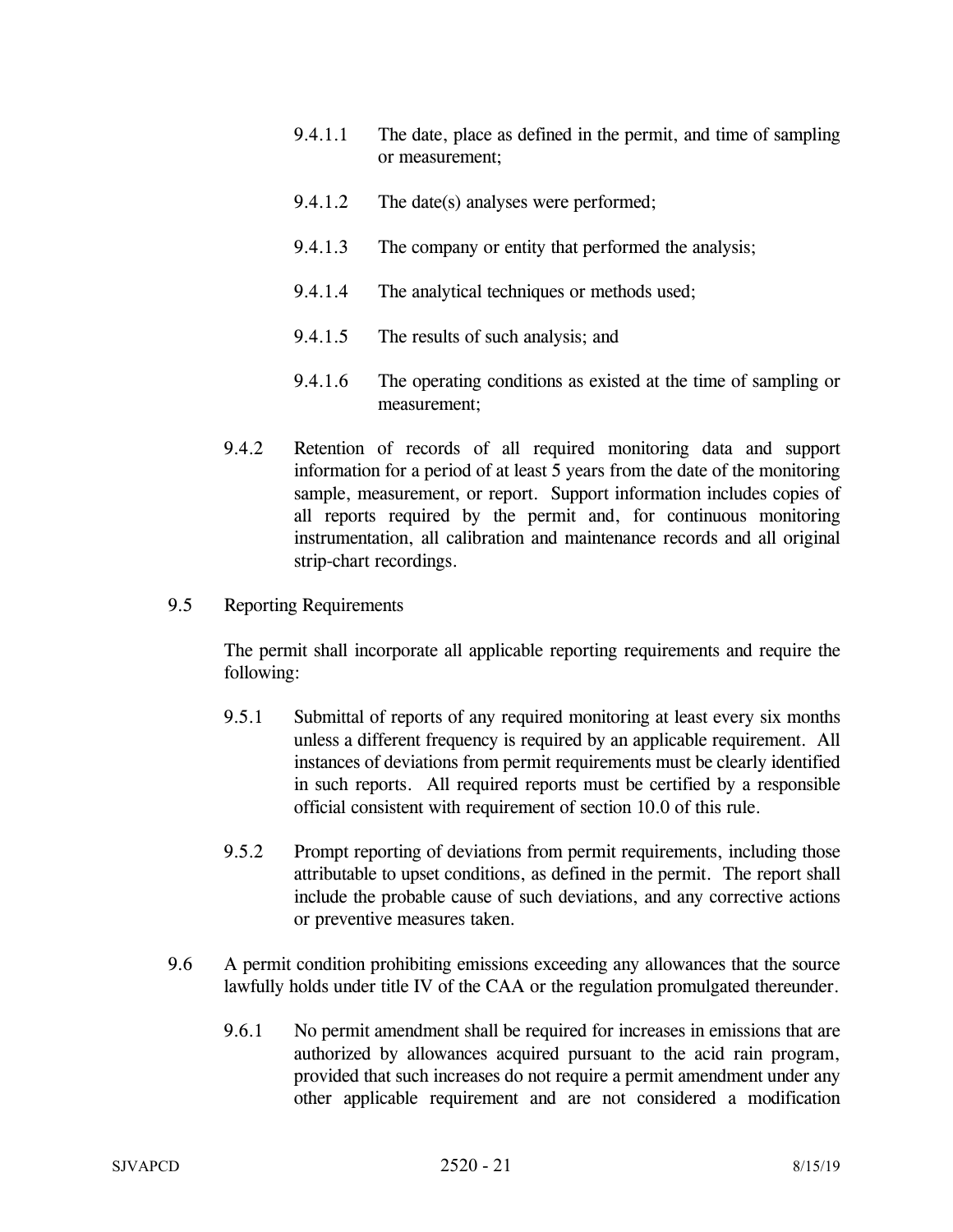pursuant to District Rule 2201 (New and Modified Stationary Source Review).

- 9.6.2 No limit shall be placed on the number of allowances held by the source. The source may not, however, use allowances as a defense to noncompliance with any other applicable requirement.
- 9.6.3 Any such allowance shall be accounted for according to the procedures established in regulations promulgated under title IV of the CAA.
- 9.7 A severability clause to ensure the continued validity of the various permit requirements in the event of a challenge to any portion of the permit.
- 9.8 Provisions stating the following:
	- 9.8.1 The permittee must comply with all conditions of the permit. Any permit noncompliance constitutes a violation of the CAA, and the District Rules and Regulations, and is grounds for enforcement action; for permit termination, revocation and reissuance, or modification; or for denial of a permit renewal application.
	- 9.8.2 That it should not be a defense for a permittee in an enforcement action that it would have been necessary to halt or reduce the permitted activity in order to maintain compliance with the conditions of the permit.
	- 9.8.3 The permit may be modified, revoked, reopened, and reissued, or terminated for cause. The filing of a request by the permittee for a permit modification, revocation and reissuance, or termination, or a notification of planned changes or anticipated noncompliance does not stay any permit condition.
	- 9.8.4 The permit does not convey any property rights of any sort, or any exclusive privilege.
	- 9.8.5 The Permittee shall furnish to the District, within a reasonable time, any information that the District may request in writing to determine whether cause exists for modifying, revoking and reissuing, or terminating the permit or to determine compliance with the permit. Upon request, the permittee shall also furnish to the District copies of records required to be kept by the permit or, for information claimed to be confidential, the permittee may furnish such records directly to EPA along with a claim of confidentiality.
- 9.9 Provisions to ensure payment of annual permit fees and other applicable fees as prescribed in Regulation III of these Rules and Regulations.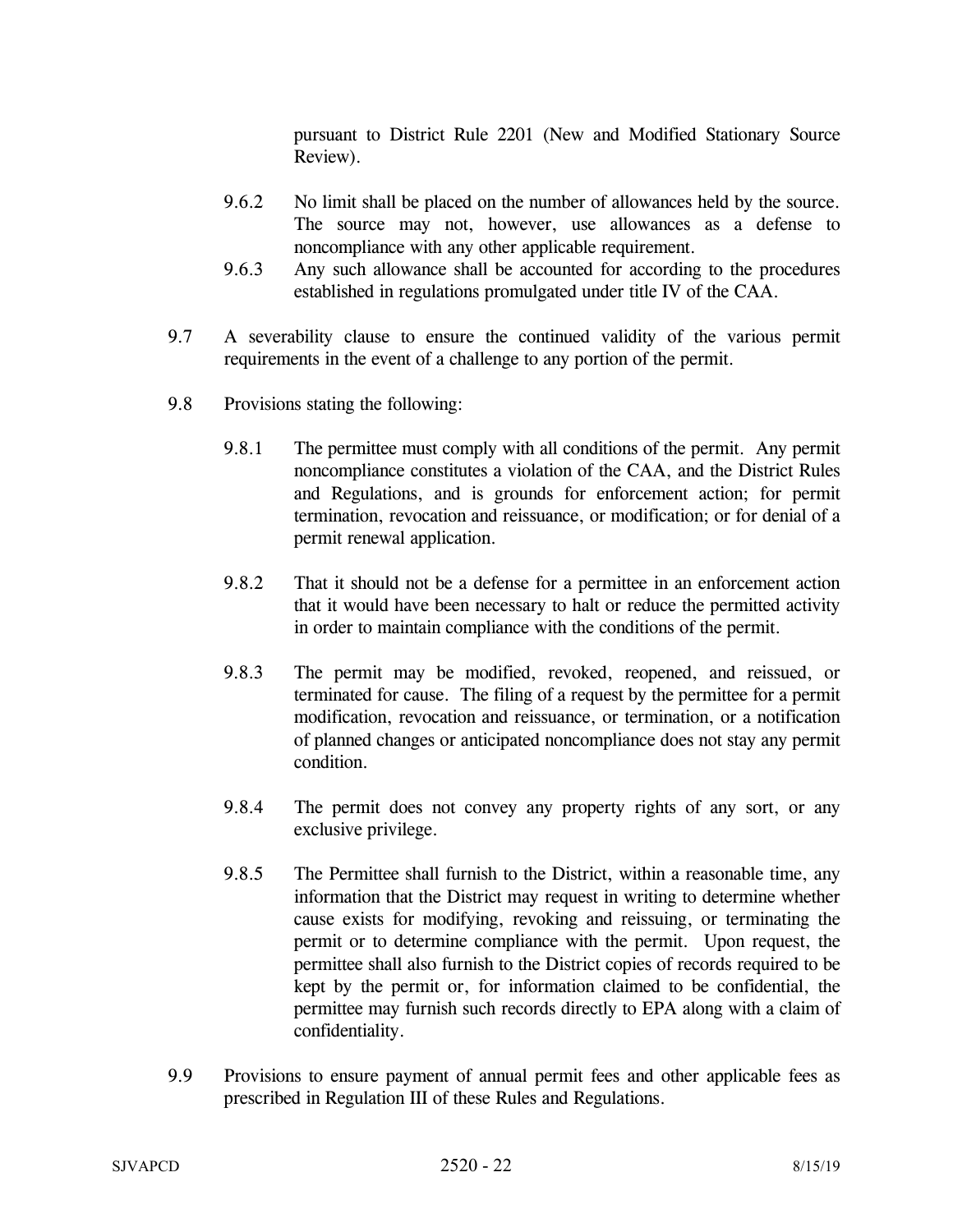- 9.10 Terms and conditions for reasonably anticipated operating scenarios identified by the source in its application and approved by the District. Such terms and conditions:
	- 9.10.1 Shall require the source, contemporaneous with making a change from one operating scenario to another, to record in a log at the permitted facility the scenario under which it is operating; and
	- 9.10.2 Meet all applicable requirements and the requirements of 40 CFR Part 70.
- 9.11 Terms and conditions, if the permit applicant requests them, for the trading of emissions increases and decreases in the permitted facility, to the extent that any applicable requirement provides for such trading without a case-by-case approval of each emissions trade, if the District is given 7 days advance notice. With regards to emissions reduction credits, this provision only applies to the transfer of emissions reduction credits from one entity to another. The banking or use of emission reduction credits requires case-by-case approval in accordance with District Rules 2201 and 2301. Such conditions:
	- 9.11.1 Shall include all terms required to determine compliance with all applicable requirements; and
	- 9.11.2 Must meet all applicable requirements and requirements of 40 CFR Part 70.
- 9.12 Federally-enforceable requirements
	- 9.12.1 All terms and conditions of a permit that are required pursuant to the CAA, including provisions designed to limit potential to emit, are enforceable by the EPA and Citizens under the CAA.
	- 9.12.2 Notwithstanding section 9.12.1 of this rule, the District shall specifically designate as not being federally enforceable under the Federal Clean Air Act any terms and conditions included in the permit that are not required under the CAA or under any of its applicable requirements. Terms and conditions so designated are not subject to the administrative requirements of this rule, but are still subject to the requirements of other District rules, when applicable.
- 9.13 Compliance Requirements

All permits, including model general permits and temporary source permits, shall contain the following elements with respect to compliance: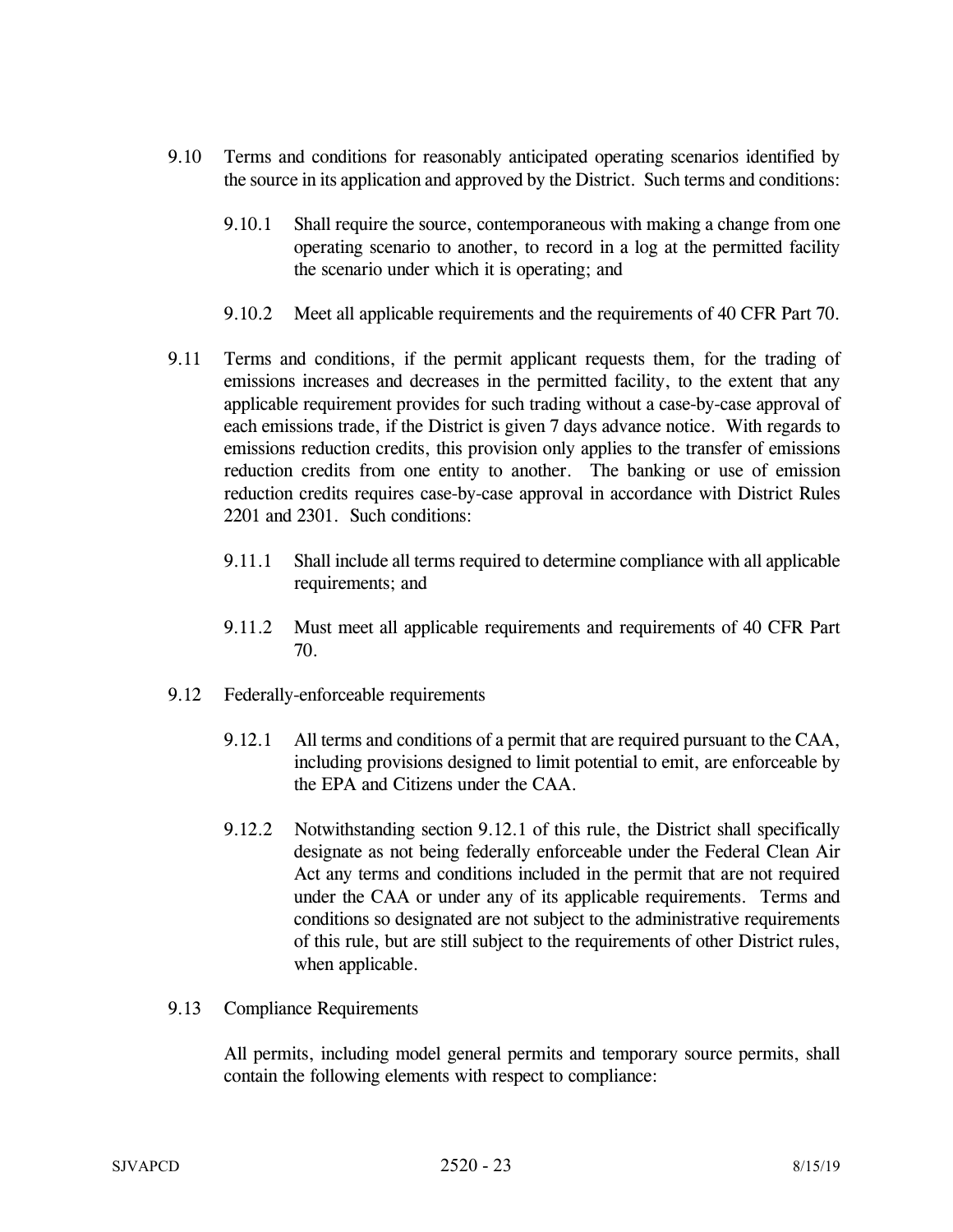- 9.13.1 Compliance certification, testing, monitoring, reporting, and recordkeeping requirements sufficient to assure compliance with the terms and conditions of the permit. Any report or document submitted under a permit requirement or a request for information by the District or EPA shall contain a certification by a responsible official of truth, accuracy, and completeness.
- 9.13.2 Inspection and entry requirements that require that, upon presentation of credentials and other documents that may be required by law, the permittee shall allow an authorized representative of the District to perform the following:
	- 9.13.2.1 Enter upon the permittee's premises where a permitted source is located or emissions related activity is conducted, or where records must be kept under condition of the permit;
	- 9.13.2.2 Have access to and copy, at reasonable times, any records that must be kept under the conditions of the permit;
	- 9.13.2.3 Inspect at reasonable times any facilities, equipment, practices, or operations regulated or required under the permit; and
	- 9.13.2.4 Sample or monitor at reasonable times substances or parameters for the purpose of assuring compliance with the permit or applicable requirements.
- 9.14 Compliance Schedules
	- 9.14.1 For sources in violation of any applicable requirement, a schedule of compliance approved by the District Hearing Board in accordance with the procedure outlined in District Rule 5050 and meeting the requirements of section 7.1.9.5.2 of this rule, or as contained in applicable requirement;
	- 9.14.2 For applicable requirements with which the source is in compliance, a statement that the source will continue to comply with such requirements; and
	- 9.14.3 For applicable requirements that will become effective during the permit term, a statement that the source will meet such requirements on a timely basis. A statement that the source will meet in a timely manner applicable requirements that become effective during the permit term shall satisfy this provision, unless a more detailed schedule is expressly required by the applicable requirement,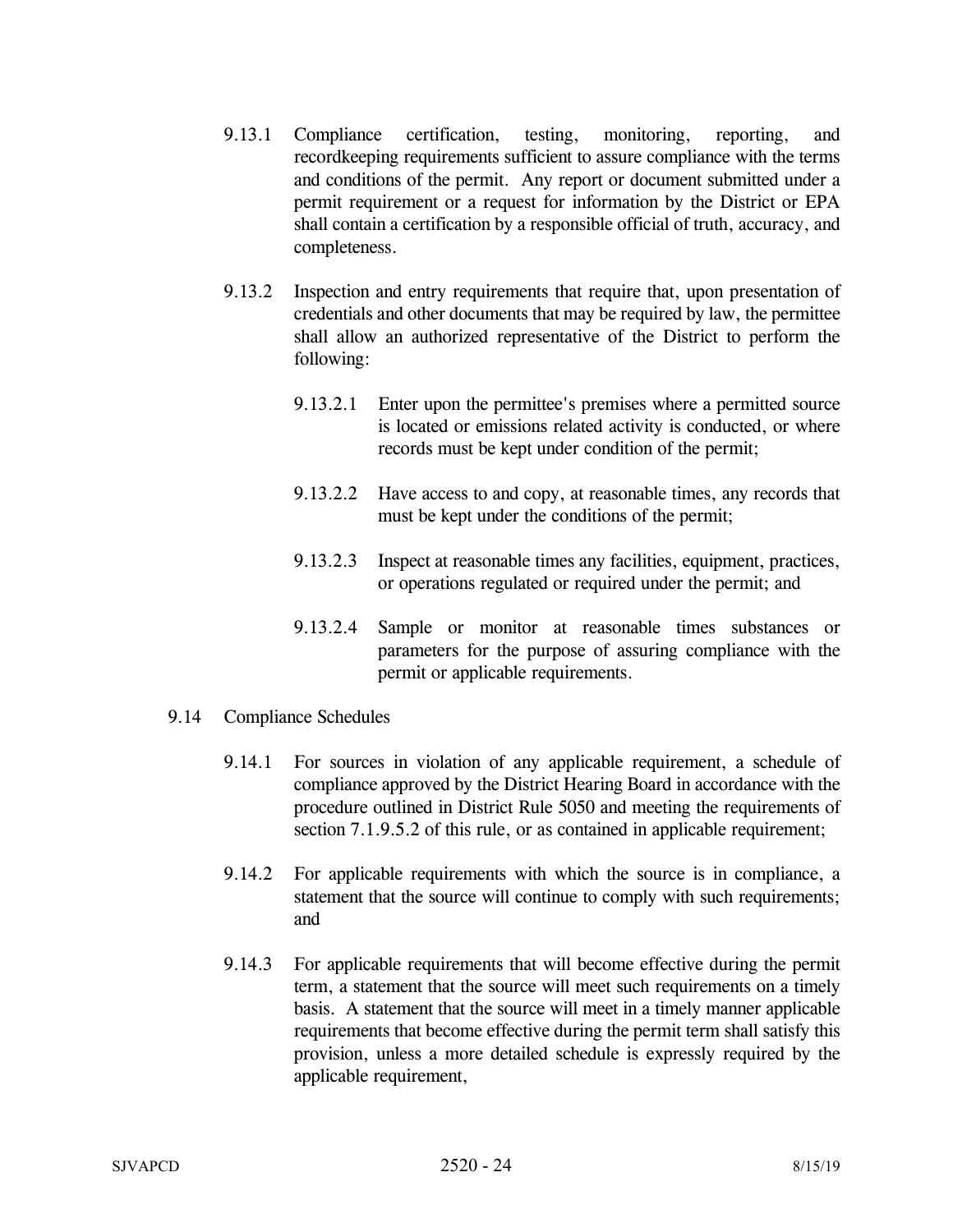- 9.15 For sources in violation of any applicable requirement, progress reports consistent with the applicable schedule of compliance shall be submitted at least semiannually, or at a more frequent period if required by the District Hearing Board or any other applicable requirement. Such progress report shall contain the following:
	- 9.15.1 Dates for achieving the activities, milestones, or compliance required in the schedule of compliance, and dates when such activities, milestones or compliance were or will be achieved; and
	- 9.15.2 An explanation of why any dates in the schedule of compliance were not or will not be met, and any preventive or corrective measures adopted.
- 9.16 Requirements for compliance certification with terms and conditions contained in the permit, including emission limitations, standards, or work practices. Permits shall include each of the following:
	- 9.16.1 The frequency (not less than annually or such more frequent periods as specified in applicable requirements or by the District) of submission of compliance certifications;
	- 9.16.2 A means for monitoring the compliance of the source with its emission limitations, standards, and work practices;
	- 9.16.3 A requirement that the compliance certification include the following:
		- 9.16.3.1 The identification of each term or condition of the permit that is the basis of the certification;
		- 9.16.3.2 The compliance status;
		- 9.16.3.3 Whether compliance was continuous or intermittent;
		- 9.16.3.4 The methods used for determining the compliance status of the source, currently and over the reporting period consistent with section 9.5 of this rule; and
		- 9.16.3.5 Such other facts as the District may require to determine the compliance status of the source.
	- 9.16.4 A requirement that all compliance certifications be submitted to the EPA as well as to the District; and
	- 9.16.5 Any additional requirements under sections  $114(a)(3)$  and  $504(b)$  of the CAA.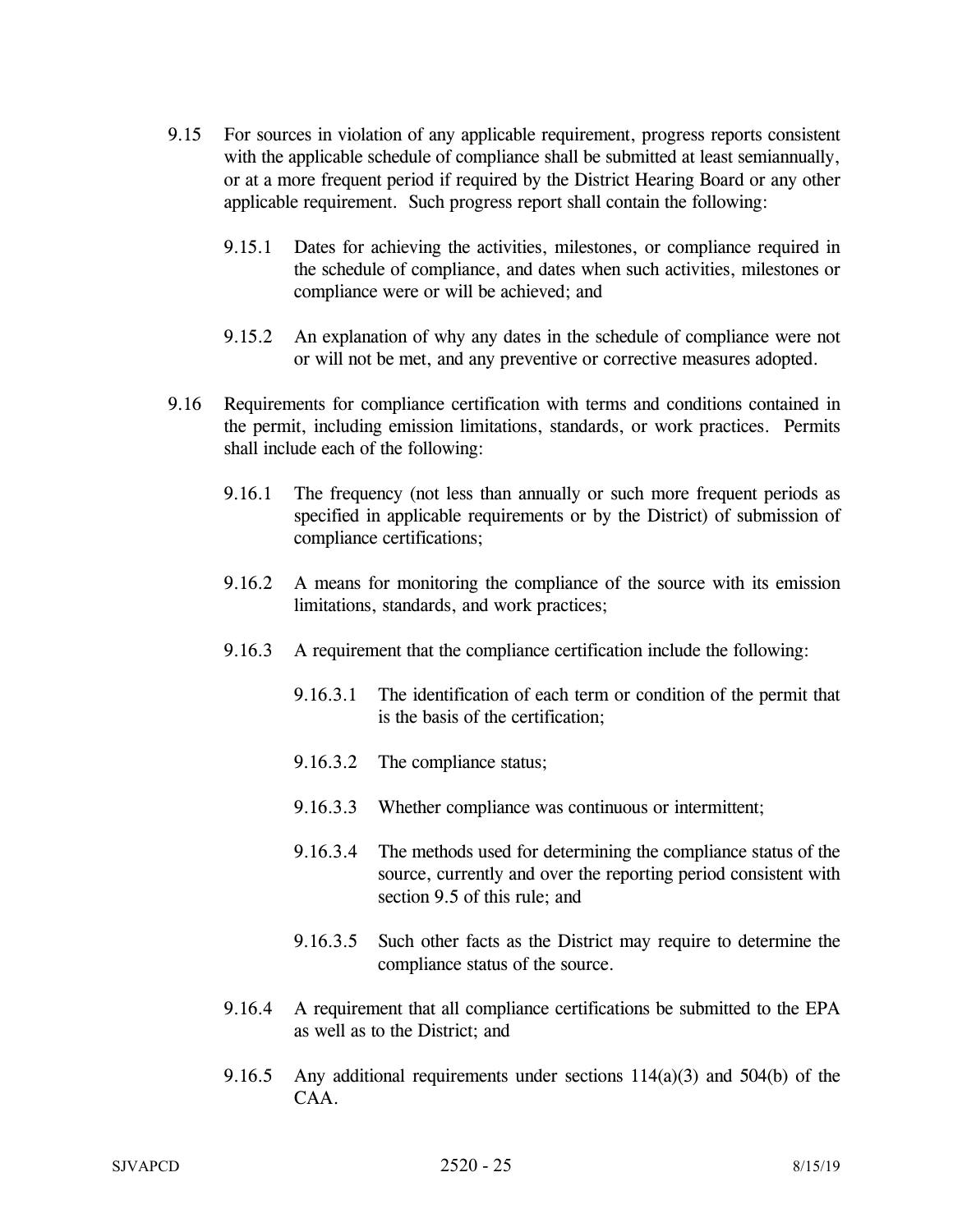- 9.16.6 Other provisions to assure compliance with all applicable requirements, including applicable requirements with future compliance deadlines.
- 9.17 Part 70 permits utilizing one or more model general permit templates shall contain the terms and conditions of each template without any revisions.
- 9.18 Permit shield provisions indicating that compliance with the permit shall be deemed compliance with all other applicable provisions of the CAA, if the applicable requirements of such provisions are included in the permit or if the District, in acting on the permit, determines that other provisions are not applicable. A concise summary of this determination shall be included in the permit.
- 10.0 Certification Requirements

 Any application form, report, or compliance certification submitted pursuant to these regulations shall contain certification of truth, accuracy, and completeness by a responsible official. This certification and any other certification required under this rule shall state that, based on information and belief formed after reasonable inquiry, the statements and information in the document are true, accurate, and complete.

- 11.0 Administrative Requirements
	- 11.1 Model General Permits and Model General Permit Templates

All model general permits and model general permit templates shall be issued subject to the following procedures:

- 11.1.1 The APCO may issue a model general permit or model general permit template on the APCO's own initiative or in response to a petition.
- 11.1.2 Any person may submit a written petition to the APCO requesting the issuance of a model general permit or model general permit template for a defined class of sources. The petition shall propose a particular class of facilities, list the expected number and size of sources in the proposed class, and include a description of the processes and operating conditions of the sources within the proposed class.
- 11.1.3 The APCO shall provide a written response to the petition within 60 days of receipt.
- 11.1.4 Public Notification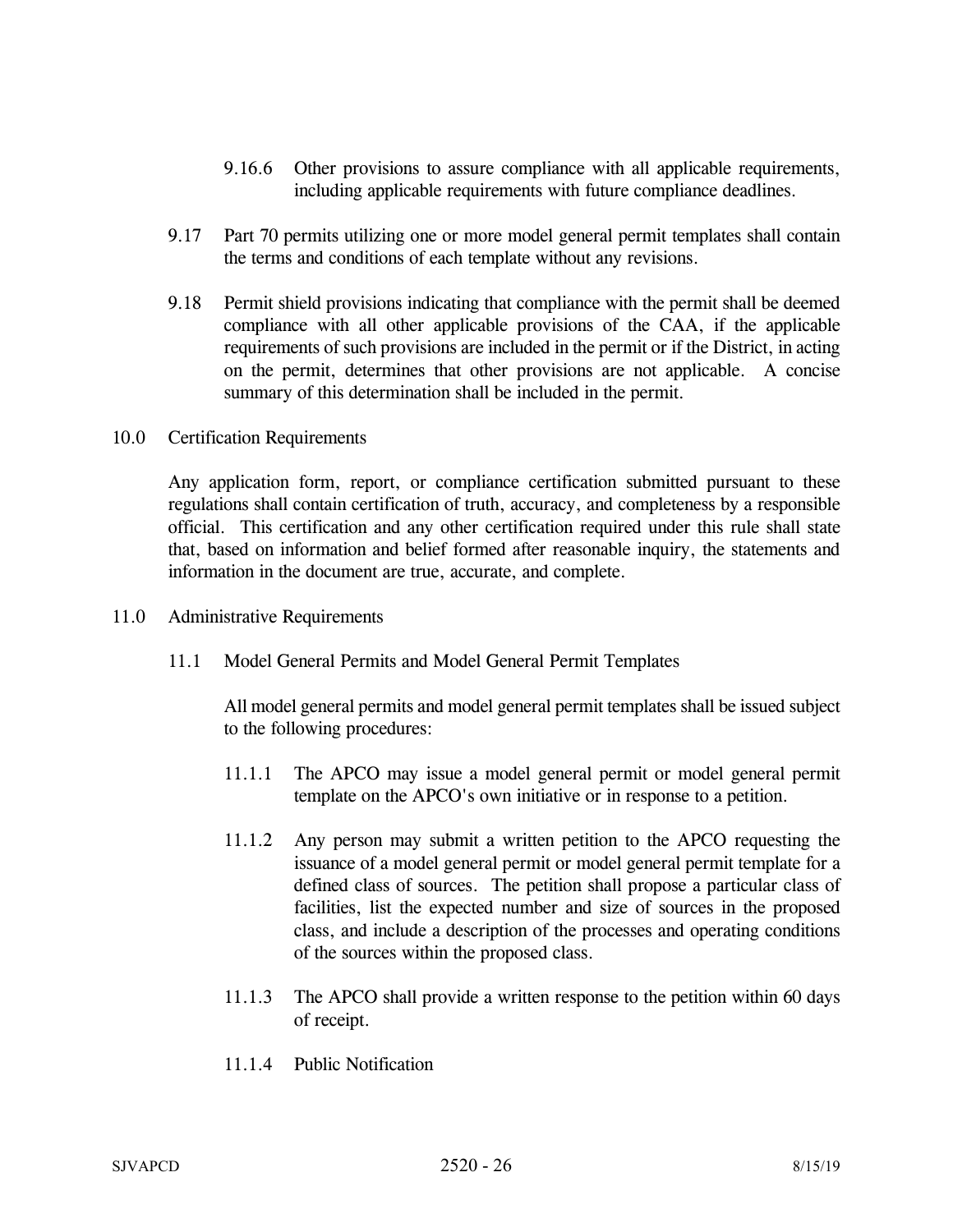11.1.4.1 The APCO shall provide a written notice of the proposed permit and, upon request, copies of the District analysis to interested parties. Interested parties shall include affected states, ARB and persons who have requested in writing to be notified. The notice shall also be given by electronic publication on the District's website and by any other means if necessary to assure adequate notice to the affected public. The public shall be given 30 days from the date of publication to submit written comments on the District's proposed action.

> A copy of the District analysis and the proposed permit shall be made available at District offices for public review and comment during normal business hours and shall also be made available on the District's website. The District analysis shall include a statement that sets forth the legal and factual basis for the proposed permit conditions, including references to the applicable statutory and regulatory provisions.

The notice shall provide the following information:

- 11.1.4.1.1 The identification of the source categories, the activities and emissions change involved in the permitting action;
- 11.1.4.1.2 The name and address of the District, the name and telephone number of District staff to contact for additional information;
- 11.1.4.1.3 The availability, upon request, of a statement that sets forth the legal and factual basis for the proposed permit conditions;
- 11.1.4.1.4 The location where the public may inspect the complete application, the District analysis, the proposed permit, and all relevant supporting materials;
- 11.1.4.1.5 A statement that the public may submit written comments regarding the proposed decision within at least 30 days from the date of publication and a brief description of commenting procedures, and
- 11.1.4.1.6 A statement that members of the public may request the APCO or his designee to preside over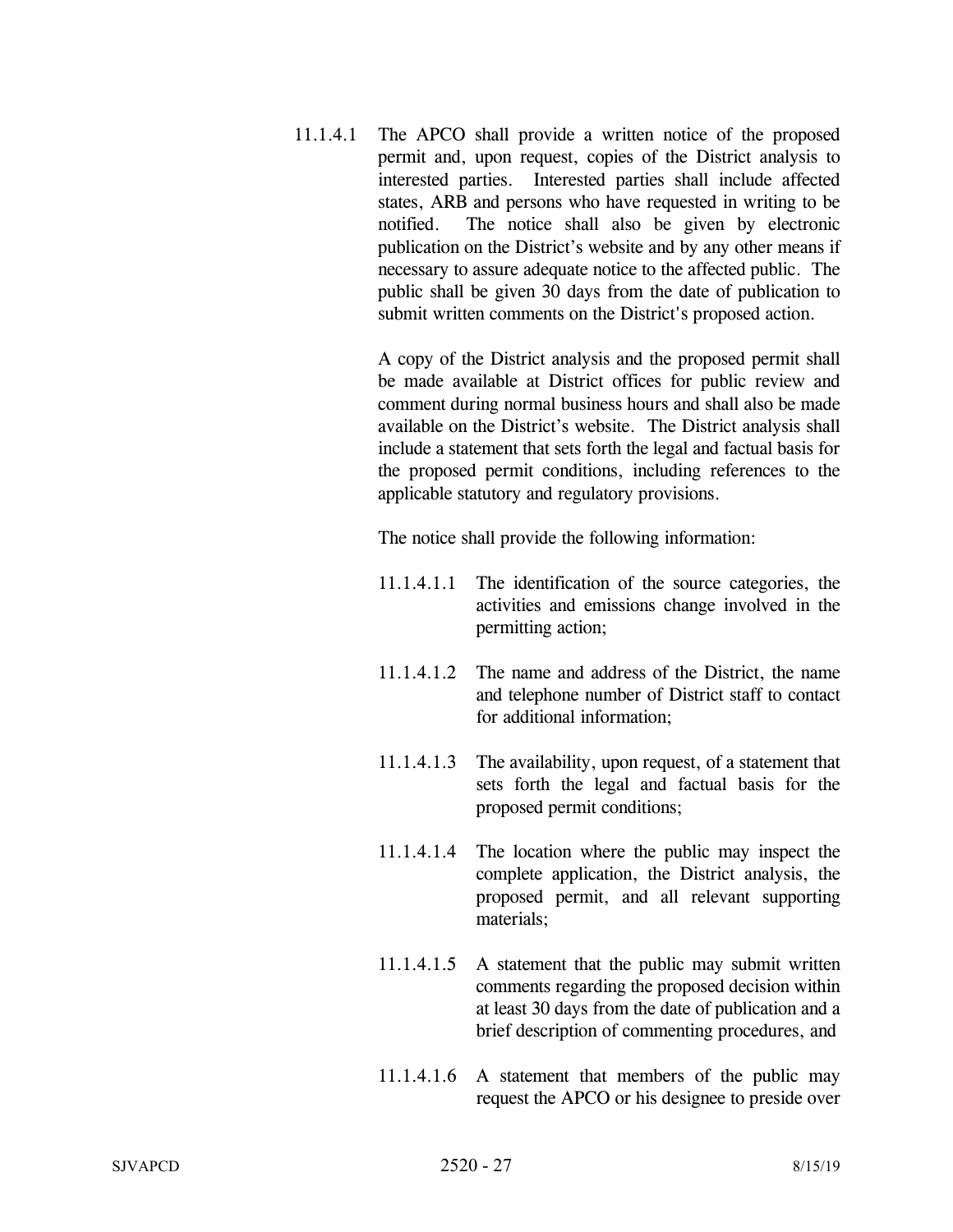a public hearing for the purpose of receiving oral public comment, if a hearing has not already been scheduled. The APCO shall provide notice of any public hearing scheduled to address the proposed decision at least 30 days prior to such hearing.

### 11.1.5 EPA Notification

 The APCO shall provide written notice to the EPA of the proposed decision along with copies of the proposed permit, the District analysis, the public notice submitted for publication, and all necessary supporting information.

- 11.1.6 The APCO shall provide written response to persons or agencies that submitted written comments which are postmarked by the close of the public notice and comment period. All written comments and responses to such comments shall be kept on file at the District office and made available upon request.
- 11.1.7 For permit applications utilizing model general permit templates, public and agency comments on District's proposed actions shall be limited to the applicant's eligibility for the model general permit template, applicable requirements not covered by the model general permit template, and the applicable procedural requirements of this rule.
- 11.1.8 Changes to the Proposed Decision

Changes to the proposed decision shall be governed by the following procedure:

- 11.1.8.1 The APCO may modify or change the proposed decision, the proposed permit, or the District analysis on the basis of information set forth in the comments received during the public comment period provided pursuant to subsection 11.1.4 and 11.1.5, or due to further analysis by the APCO. The APCO shall forward any such modified proposed decision, the proposed permit, the District analysis, and all necessary supporting information to the EPA. EPA shall be given 45 days to review the District's revised decision.
- 11.1.8.2 If the EPA objects pursuant to section 11.7 of this rule, the APCO shall either not issue the model general permit or model general permit template, or revise and submit a model permit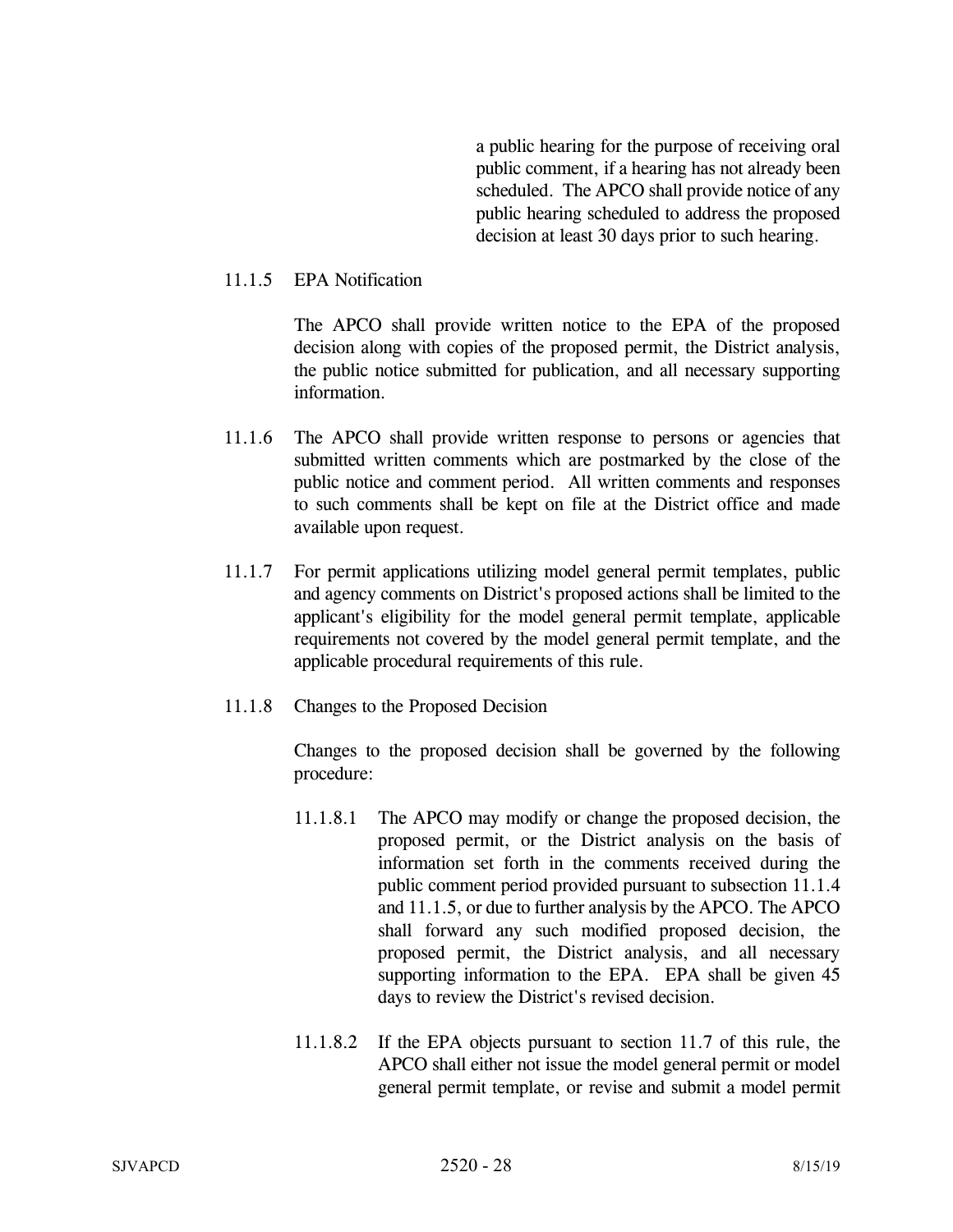which addresses the deficiencies identified by the EPA within 90 days.

#### 11.1.9 Final Decision

If the EPA does not object pursuant to section 11.7 of this rule, the APCO shall issue the final model general permit or model general permit template.

### 11.1.10 Notification and Publication of Final Action

Written notification of the final decision shall be sent to the EPA, the ARB and any person and affected state that submitted comments during the public comment period. The APCO shall submit a copy of the model general permit or model general permit template as issued to the EPA and provide a copy to any person or agency requesting a copy. The APCO shall electronically publish such notice on the District's website.

## 11.1.11 Public Inspection of Final Action Documents

No later than at the time that notice of final action is published on the District's website, the APCO shall make available for public inspection at District offices a copy of the notice submitted for publication and all supporting documents. Information submitted which contains trade secrets shall be handled in accordance with Rule 1030 (Confidential Information) of these Rules and Regulations, with section 6254.7 of the Government Code, and with relevant sections of the Administrative Code of the State of California. The contents of a permit issued under the requirements of this rule may not be considered a trade secret.

### 11.1.12 Public Petitions to the EPA

If the EPA does not object in writing to the District's preliminary decision during the EPA's 45 day review period, any person may petition the EPA within 60 days after the expiration of the EPA's 45 day review period. Any such petition shall be based only on objections to the permit that were raised with reasonable specificity during the public comment period provided in section 11.1.4 of this rule, unless the petitioner demonstrates to the EPA that it was impracticable to raise such objections within such period, or unless grounds for such objections arose after such period. Petitions shall be based on the compliance of the permit provisions with applicable requirements.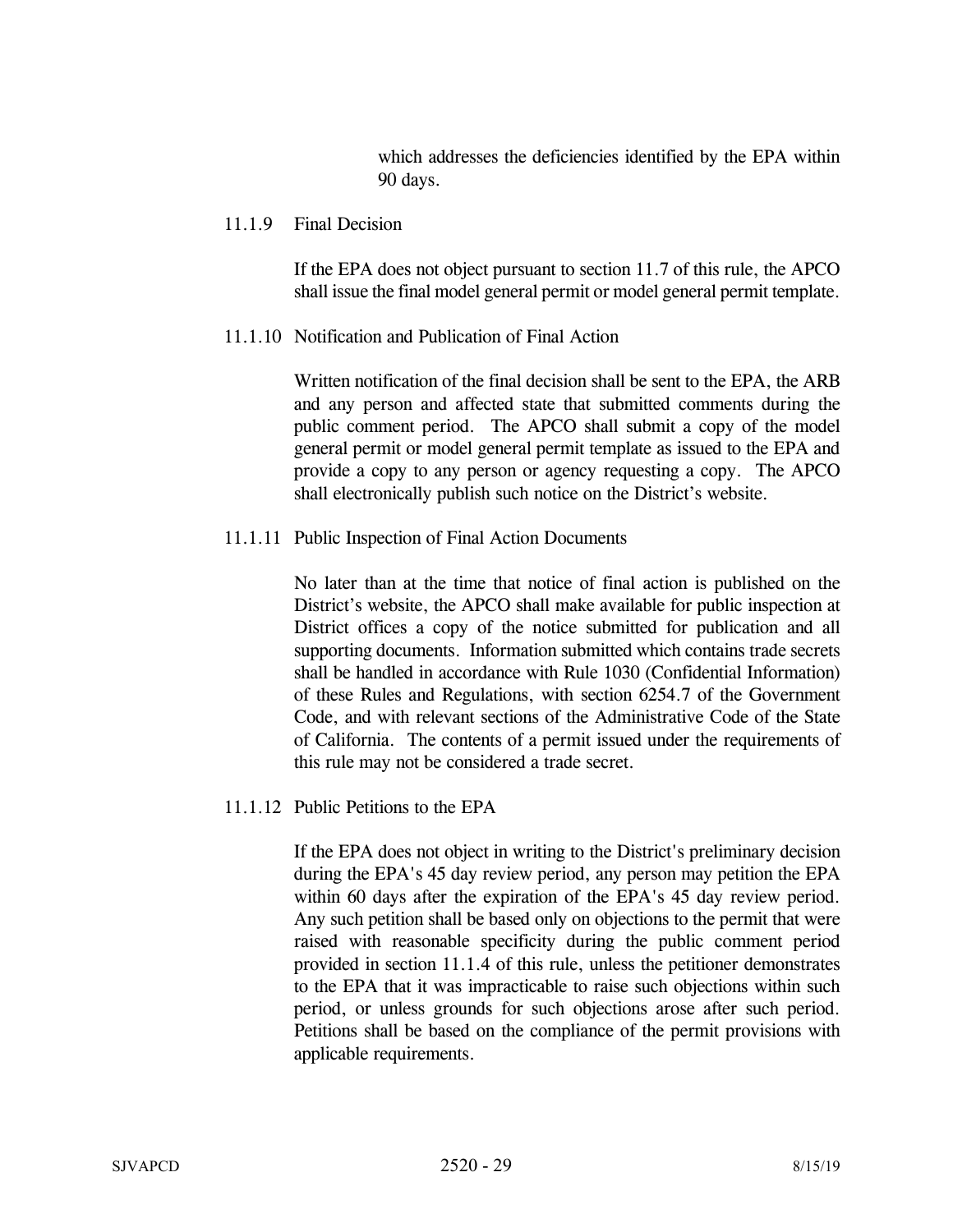### 11.2 General Permits

- 11.2.1 For applications meeting the qualifications as specified in a model general permit, the APCO may issue a general permit containing the terms and conditions of the model general permit without repeating the public participation procedures required under section 11.1.4 of this rule.
- 11.2.2 The APCO shall submit a copy of the application to the EPA within 30 days of receipt of a complete application.
- 11.2.3 If the EPA does not object pursuant to section 11.7 of this rule, the APCO shall issue the final general permit.
- 11.3 Initial Permits, Permit Renewals, New Sources, and Significant Permit **Modifications**

 Except for permitting actions that qualify as general permits, minor modifications, or administrative amendments, all permits shall be issued subject to the following procedures:

- 11.3.1 Public Notification
	- 11.3.1.1 The APCO shall provide a written notice of the proposed permit and, upon request, copies of the District analysis to interested parties. Interested parties shall include affected states, ARB and persons who have requested in writing to be notified. The notice, including a copy of the proposed permit, shall also be given by electronic publication on the District's website and by any other means if necessary to assure adequate notice to the affected public. The public shall be given 30 days from the date of publication to submit written comments on the District proposed action.
	- 11.3.1.2 The notice shall provide the following information:
		- 11.3.1.2.1 The identification of the source, the name and address of the permit holder, the activities and emissions change involved in the permit action;
		- 11.3.1.2.2 The name and address of the District, the name and telephone number of District staff to contact for additional information;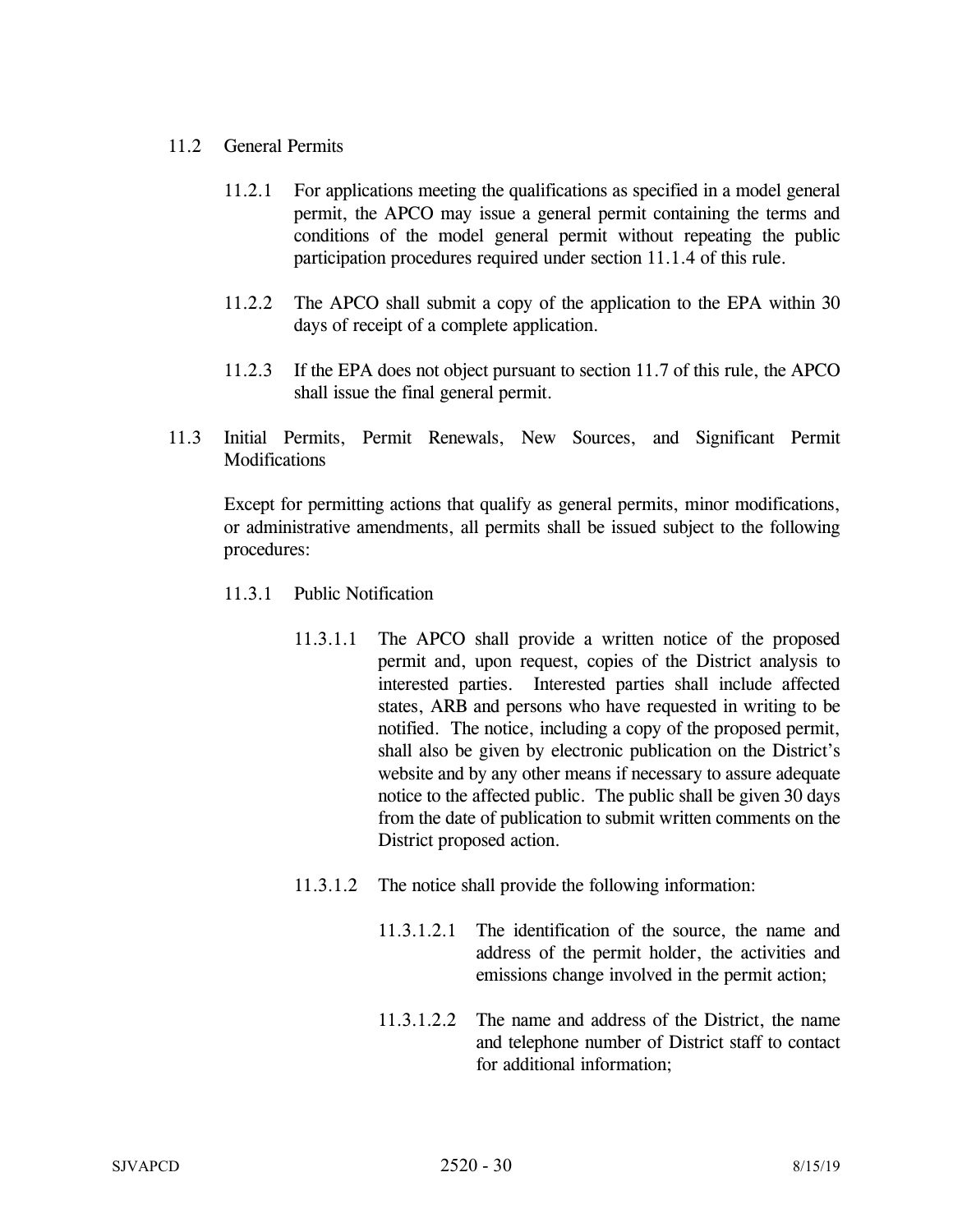- 11.3.1.2.3 The availability, upon request, of a statement that sets forth the legal and factual basis for the proposed permit conditions;
- 11.3.1.2.4 The location where the public may inspect the complete application, the District analysis, the proposed permit, and all relevant supporting materials;
- 11.3.1.2.5 A statement that the public may submit written comments regarding the proposed decision within at least 30 days from the date of publication and a brief description of commenting procedures; and
- 11.3.1.2.6 A statement that members of the public may request the APCO or his designee to preside over a public hearing for the purpose of receiving oral public comment, if a hearing has not already been scheduled. The APCO shall provide notice of any public hearing scheduled to address the proposed decision at least 30 days prior to such hearing.
- 11.3.1.3 The APCO shall provide written response to persons or agencies that submitted written comments which are postmarked by the close of the public notice and comment period. All written comments and responses to such comments shall be kept on file at the District office and made available upon request. The APCO shall notify the EPA and any affected State in writing of any refusal by the District to accept all recommendations for the proposed permit that the affected State submitted during the public or affected State review period. The notice shall include the District's reason for not accepting any such recommendation.
- 11.3.1.4 A copy of the complete application, the District analysis and the proposed permit shall be made available at District offices for public review and comment during normal business hours. The District analysis shall include a statement that sets forth the legal and factual basis for the proposed permit conditions, including references to the applicable statutory and regulatory provisions.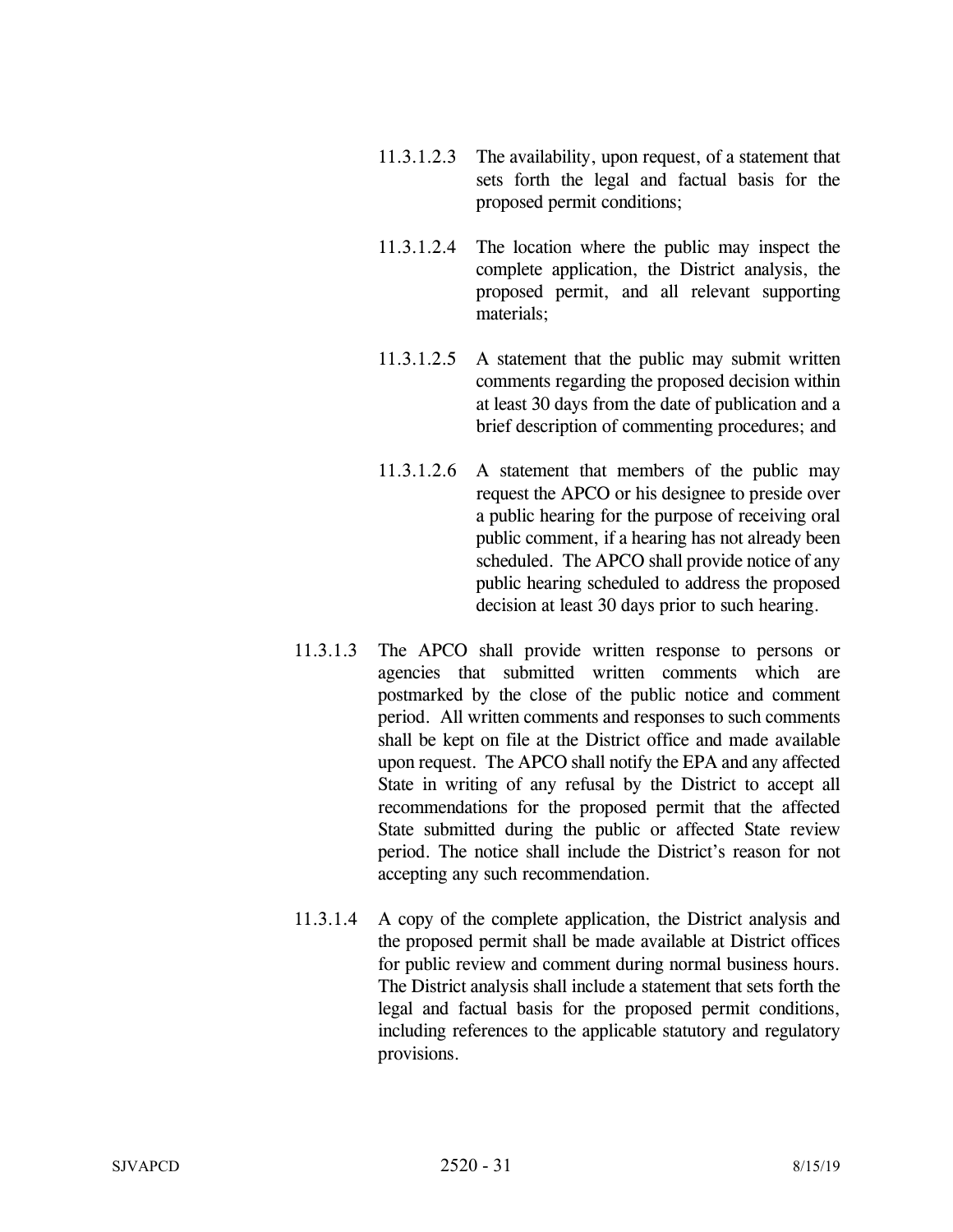### 11.3.2 EPA Notification

The APCO shall provide written notice to the EPA of the proposed decision along with copies of the proposed permit, the District analysis, the public notice submitted for publication, and all necessary supporting information.

11.3.3 Changes to the Proposed Decision

Changes to the proposed decision shall be governed by the following procedure:

- 11.3.3.1 The APCO may modify or change the proposed decision, the proposed permit, or the District analysis on the basis of information set forth in the comments received during the public comment period provided pursuant to subsection 11.1.4 and 11.1.5, or due to further analysis by the APCO. The APCO shall forward any such modified proposed decision, the proposed permit, the District analysis, and all necessary supporting information to the EPA. EPA shall be given 45 days to review the District's revised decision.
- 11.3.3.2 If the EPA objects pursuant to section 11.7 of this rule, the APCO shall either not issue the permit, or revise and submit a permit which addresses the deficiencies identified by the EPA within 90 days.
- 11.3.4 Final Decision

If the EPA does not object pursuant to section 11.7 of this rule, the APCO shall issue the final permit.

11.3.5 Notification and Publication of Final Action

Written notification of the final decision shall be sent to the EPA, the ARB and any person and affected state that submitted comments during the public comment period. The APCO shall submit a copy of the permit as issued to the EPA and provide a copy to any person or agency requesting a copy. The APCO shall electronically publish such notice on the District's website.

11.3.6 Public Inspection of Final Action Documents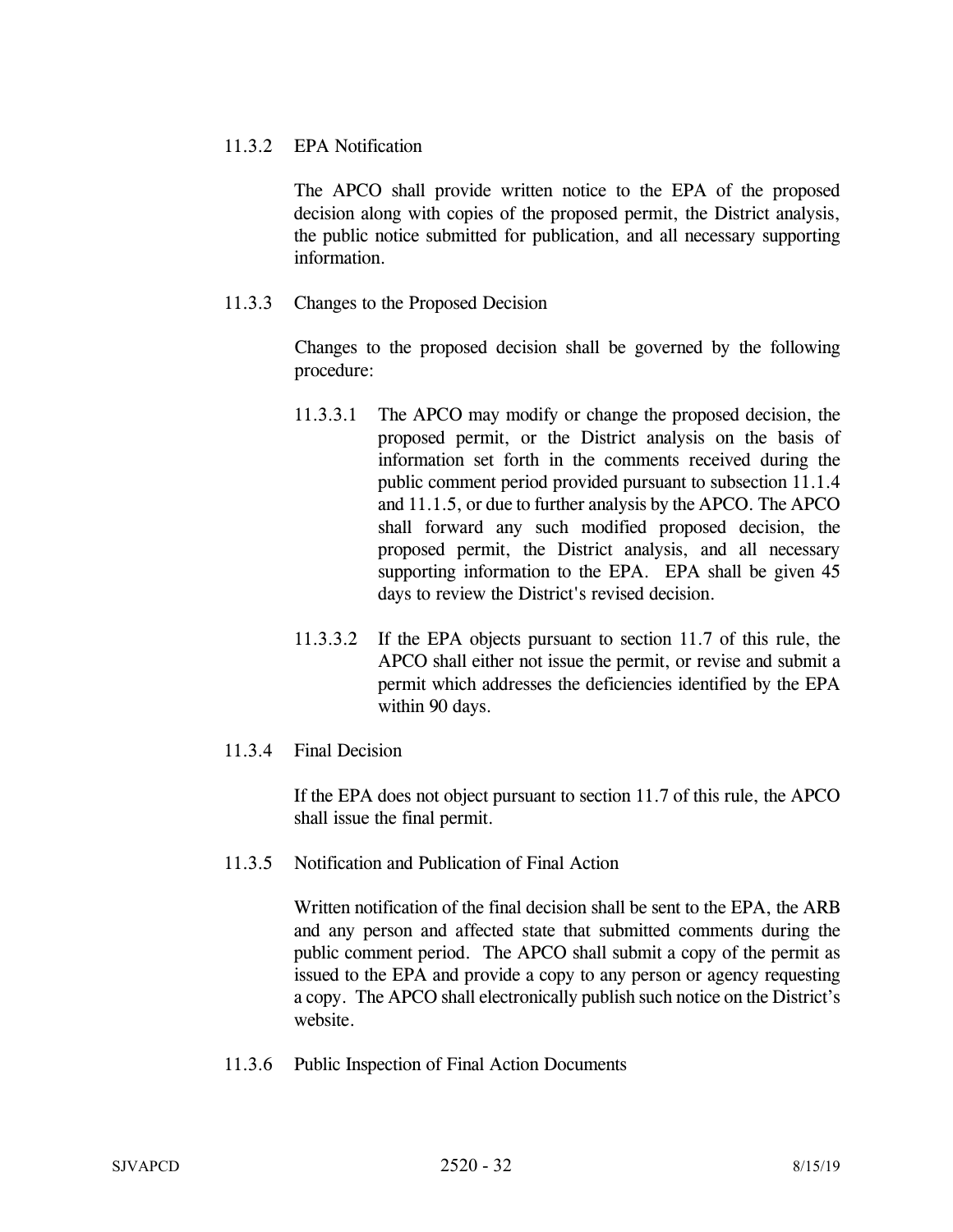No later than at the time that notice of final action is published on the District's website, the APCO shall make available for public inspection at District offices a copy of the notice submitted for publication and all supporting documents. Information submitted which contains trade secrets shall be handled in accordance with Rule 1030 (Confidential Information) of these Rules and Regulations, with section 6254.7 of the Government Code, and with relevant section of the Administrative Code of the State of California. The contents of a permit issued under the requirements of this rule may not be considered a trade secret.

11.3.7 Public Petitions to the EPA

If the EPA does not object in writing to the District's preliminary decision during the EPA's 45 day review period, any person may petition the EPA within 60 days after the expiration of the EPA's 45 day review period. Any such petition shall be based only on objections to the permit that were raised with reasonable specificity during the public comment period provided in section 11.3.1 of this rule, unless the petitioner demonstrates to the EPA that it was impracticable to raise such objections within such period, or unless grounds for such objections arose after such period.

- 11.3.8 For permit applications utilizing or model general permit templates, public and agency comments on District's proposed actions shall be limited to the applicant's eligibility for the model general permit template, applicable requirements not covered by the model general permit template, and the applicable procedural requirements of this rule.
- 11.4 Minor Permit Modifications
	- 11.4.1 Within 5 working days after the receipt of a complete application for a minor permit modification, the District shall provide notice of the requested modification to the EPA pursuant to section 11.3.2 of this rule, and affected states pursuant to section 11.3.1.1 of this rule.
	- 11.4.2 An application requesting the use of minor permit modification procedures shall meet the requirements of section 7.0 of this rule and shall include the following:
		- 11.4.2.1 A description of the change, the emissions resulting from the change, and any new applicable requirements that will apply if the change occurs;
		- 11.4.2.2 The source's suggested draft permit;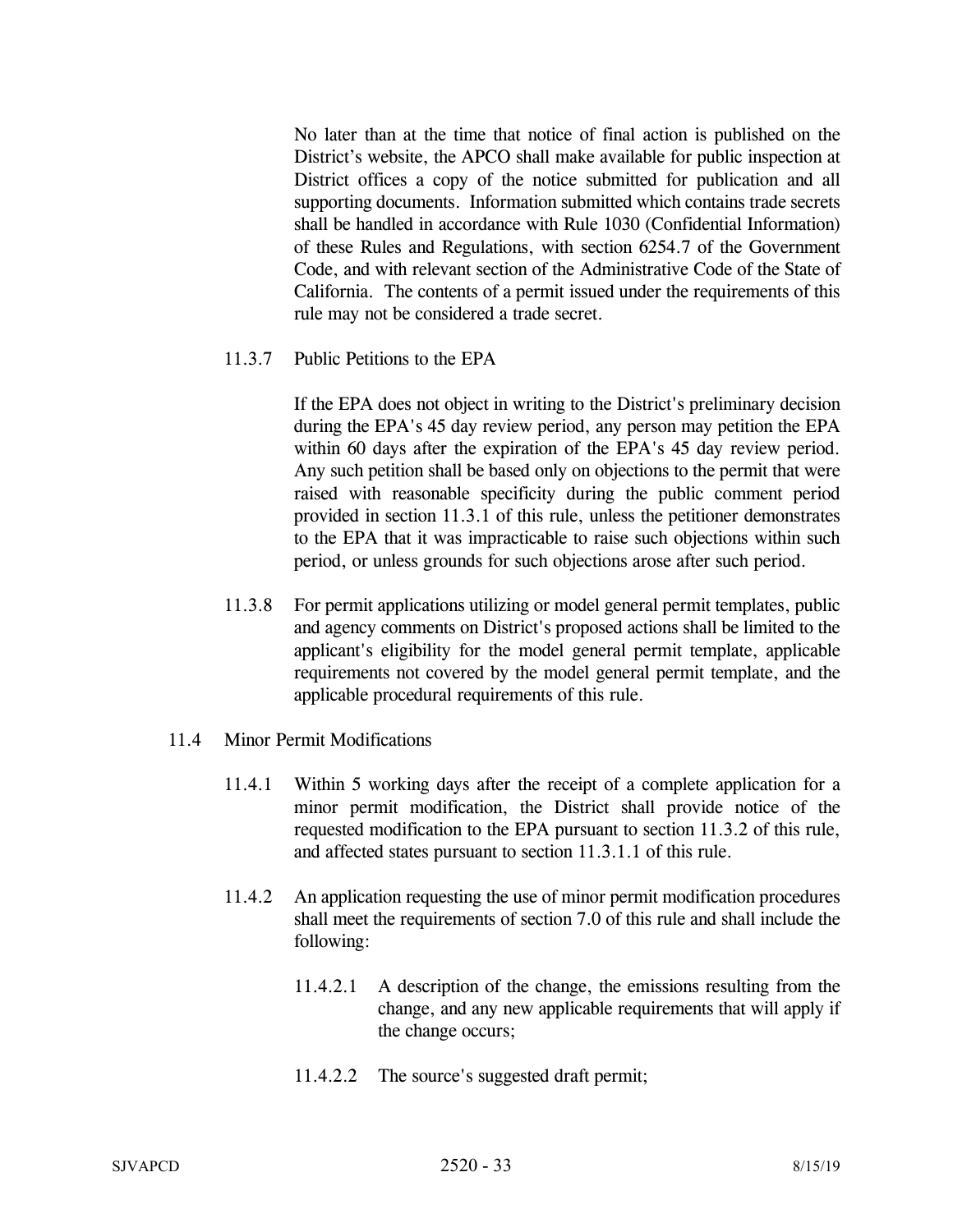- 11.4.2.3 Certification by a responsible official that the proposed modification meets the criteria for use of minor permit modification procedures and a request that such procedures be used.
- 11.4.3 The District shall not issue a final permit modification until after a 45-day period review of the proposed permit modification by EPA or until EPA has notified the District that EPA will not object to issuance of the permit modification, whichever is first.
- 11.4.4 Within 90 days after District's receipt of an application for a minor permit modification or 15 days after the end of the EPA's 45-day review, whichever is later, the District shall do one of the following:
	- 11.4.4.1 Issue the permit as proposed;
	- 11.4.4.2 Deny the permit modification application;
	- 11.4.4.3 Determine that the requested modification does not meet the minor permit modification criteria and should be reviewed pursuant to the administrative requirements for significant permit modifications; or
	- 11.4.4.4 Revise the draft permit modification and transmit the new proposed permit modification to EPA and the affected states.
- 11.5 Administrative Permit Amendments
	- 11.5.1 Within 60 days after receiving an application for an administrative change, the District shall do one of the following:
		- 11.5.1.1 Take final action on the request incorporating the requested administrative amendments in the Part 70 permit; or
		- 11.5.1.2 Determine that the requested amendments do not meet the Administrative Permit Amendment criteria and should be reviewed pursuant to the administrative requirements for minor or significant permit modifications.
	- 11.5.2 A copy of the permit revised by administrative amendments shall be sent to the EPA within 10 days of the date that final action is taken.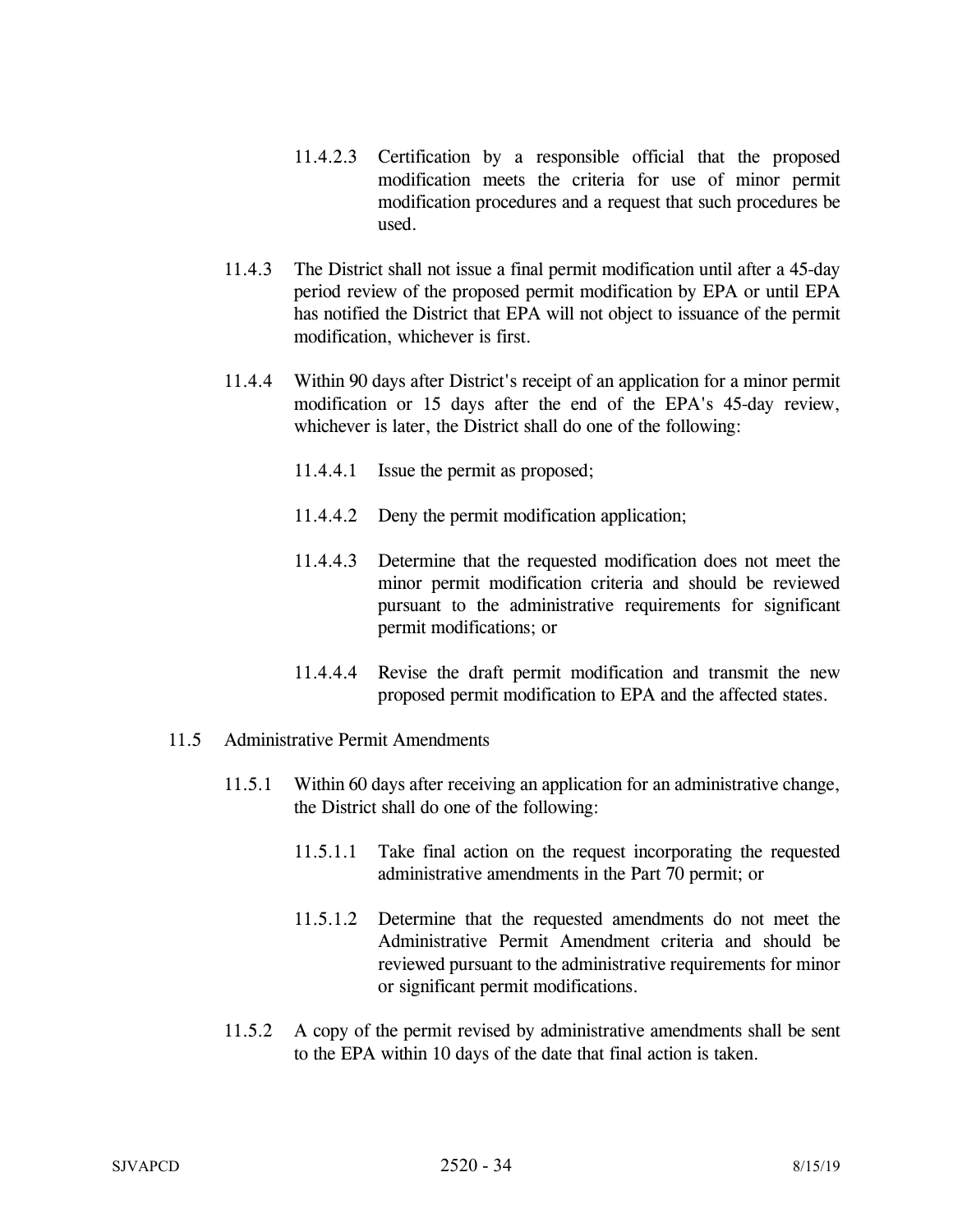- 11.5.3 Administrative amendments to permit conditions related to Title IV requirements shall be consistent with the requirements of 40 CFR part 72 and any District rule that implements the requirements of 40 CFR part 72.
- 11.6 Application Processing Deadlines
	- 11.6.1 Completeness Determination

For all permitting actions except for applications for administrative amendments, the APCO shall determine whether the application is complete not later than 60 days after receipt of the application. If the APCO determines that the application is incomplete, the applicant shall be notified in writing of the decision specifying the information required. Unless the APCO requests additional information or otherwise notifies the applicant of incompleteness within 60 days of receipt of an application, the application shall be deemed complete. Upon receipt of any resubmittal of the application, a new 60-day period to determine completeness shall begin. Completeness of an application or resubmitted application shall be evaluated on the basis of the information requirements set forth in the District Rules and Regulations as they exist on the date on which the application or resubmitted application is received. Upon determination that the application is complete, the APCO shall notify the applicant in writing. The APCO may, during the processing of the application, request an applicant to clarify, amplify, correct, or otherwise supplement the information submitted in the application. The APCO shall submit a copy of the complete application to the EPA within five working days of the determination. The APCO need not provide notification for applications from sources that are not major sources when the EPA waives such requirements for a source category by regulation or at the time of approval of the District Part 70 permitting program.

11.6.2 Final Action

The APCO shall act on a complete application and take final action within the following time frames:

- 11.6.2.1 For an initial permit for a source subject to this rule on the date the rule becomes effective, no later than three years after the date the rule becomes effective.
- 11.6.2.2 For an initial permit for a source that becomes subject to this rule after the date the rule becomes effective, no later than 18 months after the complete application is received;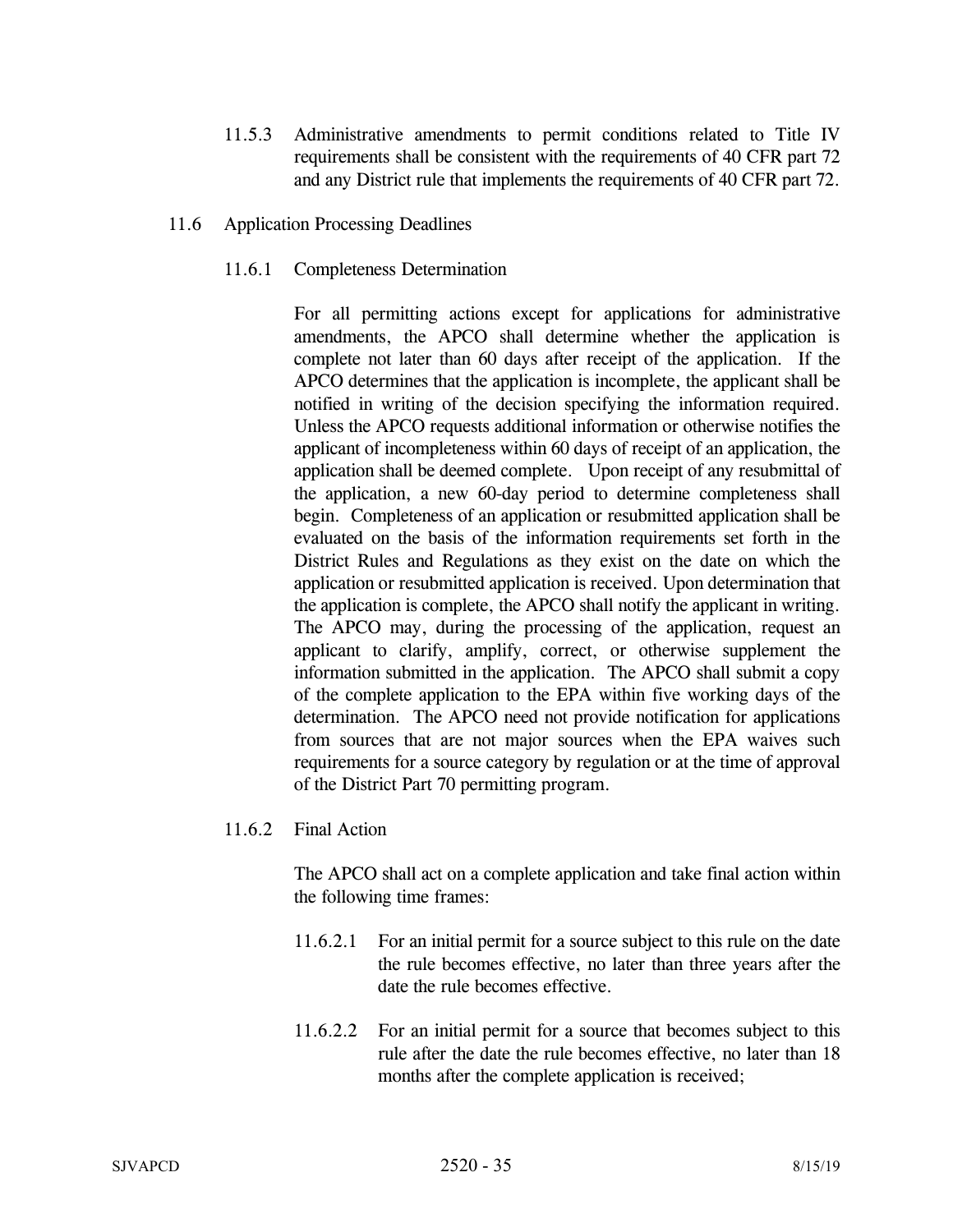- 11.6.2.3 For a permit renewal, no later than 18 months after the complete application is received;
- 11.6.2.4 For a significant permit modification, no later than 18 months after the complete application is received;
- 11.6.2.5 For a minor permit modification, within 90 days after the application is received or 60 days after written notice to the EPA on the proposed decision, whichever is later; or
- 11.6.2.6 For any permit application with early reductions pursuant to section  $112(i)(5)$  of the CAA, within 9 months after the complete application is received;
- 11.6.2.7 For applications for administrative amendments, no later than 60 days from receipt of the application.

## 11.7 EPA Objection

- 11.7.1 If the EPA objects in writing to the District's proposed decision within 45 days of being notified of the decision, the APCO shall not issue the permit.
- 11.7.2 Any EPA objection shall include a statement of the EPA's reasons for objection and a description of the terms and conditions that the permit must include to respond to the objections. The EPA shall provide the permit applicant a copy of the objection.
- 11.7.3 If the District fails, within 90 days after the date of EPA's objection to revise and submit a proposed permit in response to the objection, the EPA will issue or deny the permit in accordance with requirements of 40 CFR Part 70.
- 11.7.4 If the EPA objects to the permit as a result of a public petition, the APCO shall not issue the permit until EPA's objection has been resolved, except that a petition for review does not stay the effectiveness of a permit or its requirements if the permit was issued after the end of the 45-day review period and prior to an EPA objection. If the District has issued a permit prior to receipt of an EPA objection, the EPA will modify, terminate, or revoke such permit, and shall do so consistent with procedures in section  $70.7(g)(4)$  or  $(5)(i)$  and (ii) of the 40 CFR regulations, and the District may thereafter reissue only a revised permit that satisfies EPA objection.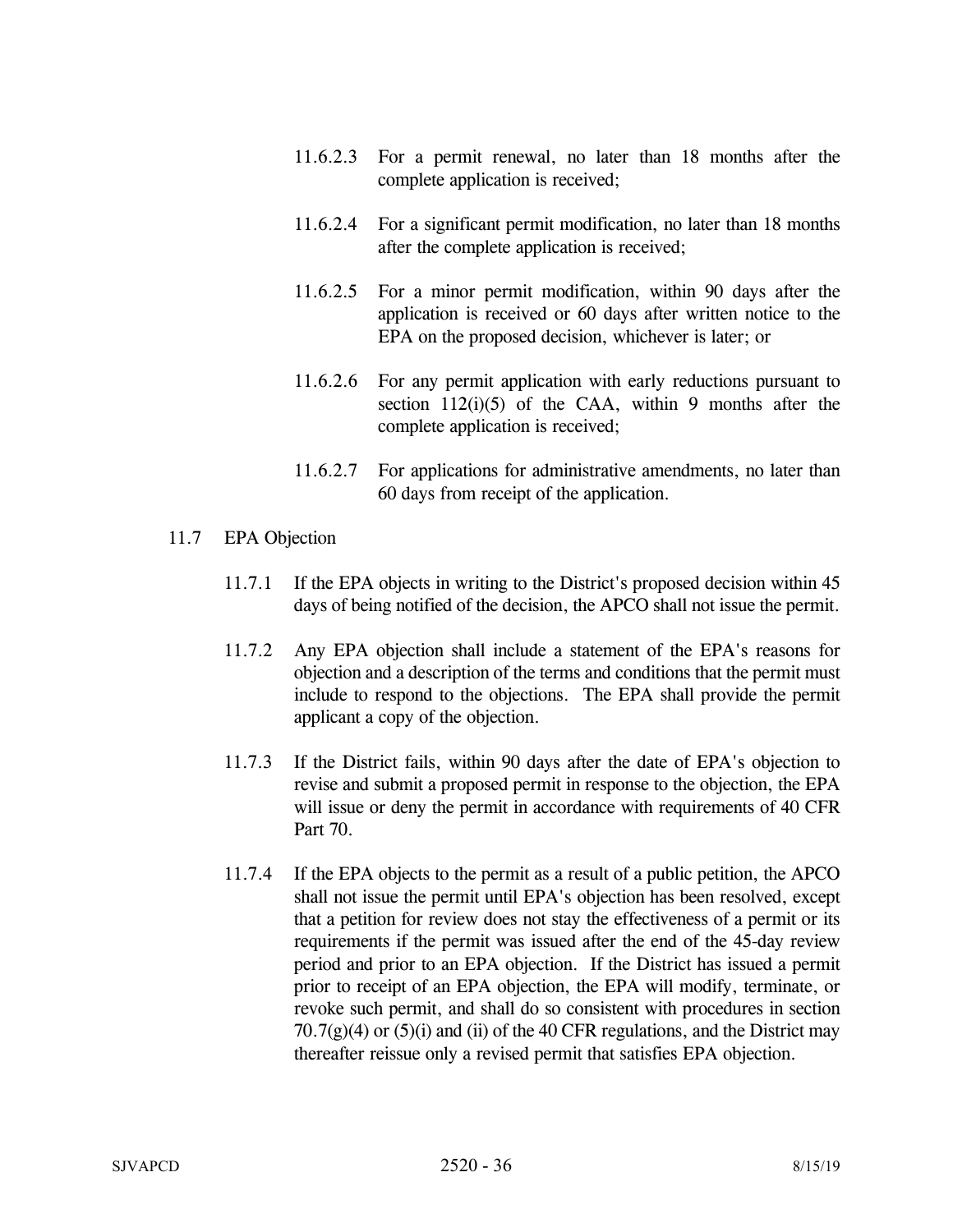- 11.7.5 For applications for a Part 70 permit, EPA objection shall be limited to the compliance with applicable requirements and the requirements of 40 CFR part 70.
- 11.7.6 For applications utilizing model general permit templates, EPA's objection shall be limited to the applicant's eligibility for the model general permit template, applicable requirements not covered by the model general permit template, and the applicable procedural requirements of this rule.
- 11.7.7 For applications for general permits, EPA's objection shall be limited to the applicant's eligibility for the model general permit and the applicable procedural requirements of this rule.
- 12.0 Reopening of Permits for Cause
	- 12.1 Each issued permit shall include provisions specifying the conditions under which the permit will be reopened prior to the expiration of the permit. A permit shall be reopened and revised under any of the following circumstances:
		- 12.1.1 The source becomes subject to additional applicable requirements and there is at least three years remaining on the permit term.
		- 12.1.2 Additional requirements become applicable to Phase II acid rain facilities under the acid rain program. Upon approval by the District, excess emissions offset plans shall be deemed to be incorporated into the permit.
		- 12.1.3 The District or EPA determine that the permit contains a material mistake or that inaccurate statements were made in establishing the emissions standards or other terms or conditions of the permit.
		- 12.1.4 The District or EPA determine that the permit must be revised or revoked to assure compliance with the applicable requirements.
	- 12.2 Administrative requirements to reopen and issue a permit shall follow the same procedures as apply to initial permit issuance and shall affect only those parts of the permit for which cause to reopen exists. Reopenings made under section 12.1.1 of this rule shall be completed no later than 18 months after promulgation of the applicable requirement.
	- 12.3 Reopenings under section 12.1 of this rule shall not be initiated before a notice of such intent is provided to the permittee by the APCO at least 30 days in advance of the date that the permit is to be reopened, except that the APCO may provide a shorter time period in the case of an emergency.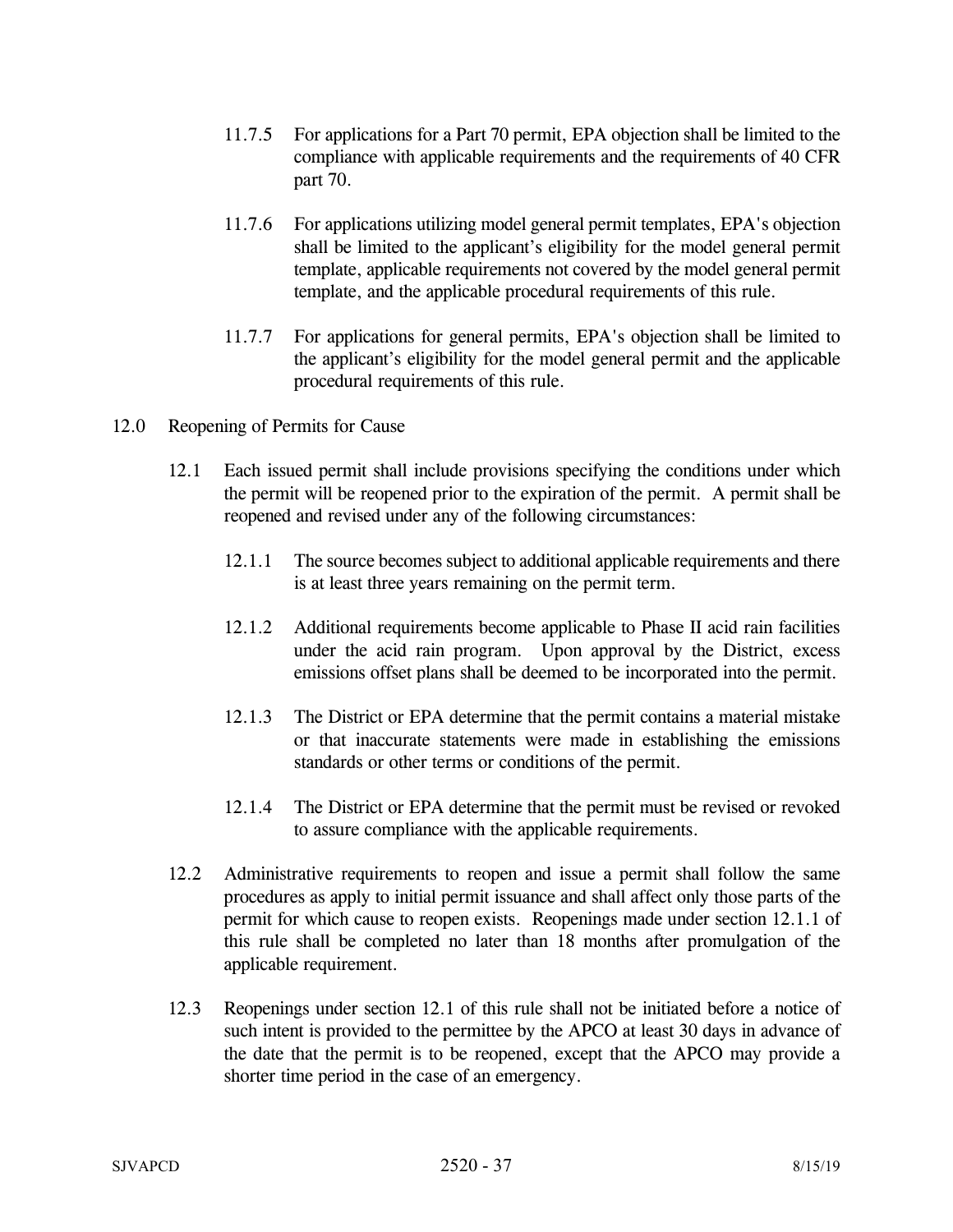- 12.4 Reopenings for cause by EPA
	- 12.4.1 If the EPA finds that cause exists to terminate, modify, or revoke and reissue a permit pursuant to sections 12.1.1 through 12.1.4 of this rule, the EPA will notify the District and the permittee of such finding in writing.
	- 12.4.2 The District, within 90 days after receipt of such notification, forward to EPA a proposed determination of termination, modification, or revocation and reissuance, as appropriate. The EPA may extend this 90-day period for an additional 90 days if it finds that a new or revised permit application is necessary or that the District must require the permittee to submit additional information.
	- 12.4.3 The EPA will review the proposed determination from the District authority within 90 days of receipt.
	- 12.4.4 The District shall have 90 days from receipt of an EPA objection to resolve any objection that EPA makes and to terminate, modify, or revoke and reissue the permit in accordance with the Administrator's objection.
	- 12.4.5 If the District fails to submit a proposed determination pursuant to section 12.4.2 of this rule or fails to resolve any objection pursuant to paragraph 12.4.4 of this rule, the EPA will terminate, modify, or revoke and reissue the permit after taking the following actions:
		- 12.4.5.1 Providing at least 30 days' notice to the permittee in writing of the reasons for any such action. This notice may be given during the procedures in sections 12.4.1 through 12.4.4 of this rule.
		- 12.4.5.2 Providing the permittee an opportunity for comment on the EPA's proposed action and an opportunity for a hearing.

### 13.0 Compliance

- 13.1 Application Shield
	- 13.1.1 Stationary sources for which timely and complete applications for initial permits have been submitted in accordance with the requirements of this rule may continue to operate under an application shield until the application is either approved or denied. Sources operating under the application shield shall not be in violation of the requirement of this rule to obtain a permit to operate. This requirement does not allow the source to operate in violation of any other requirement. The source is still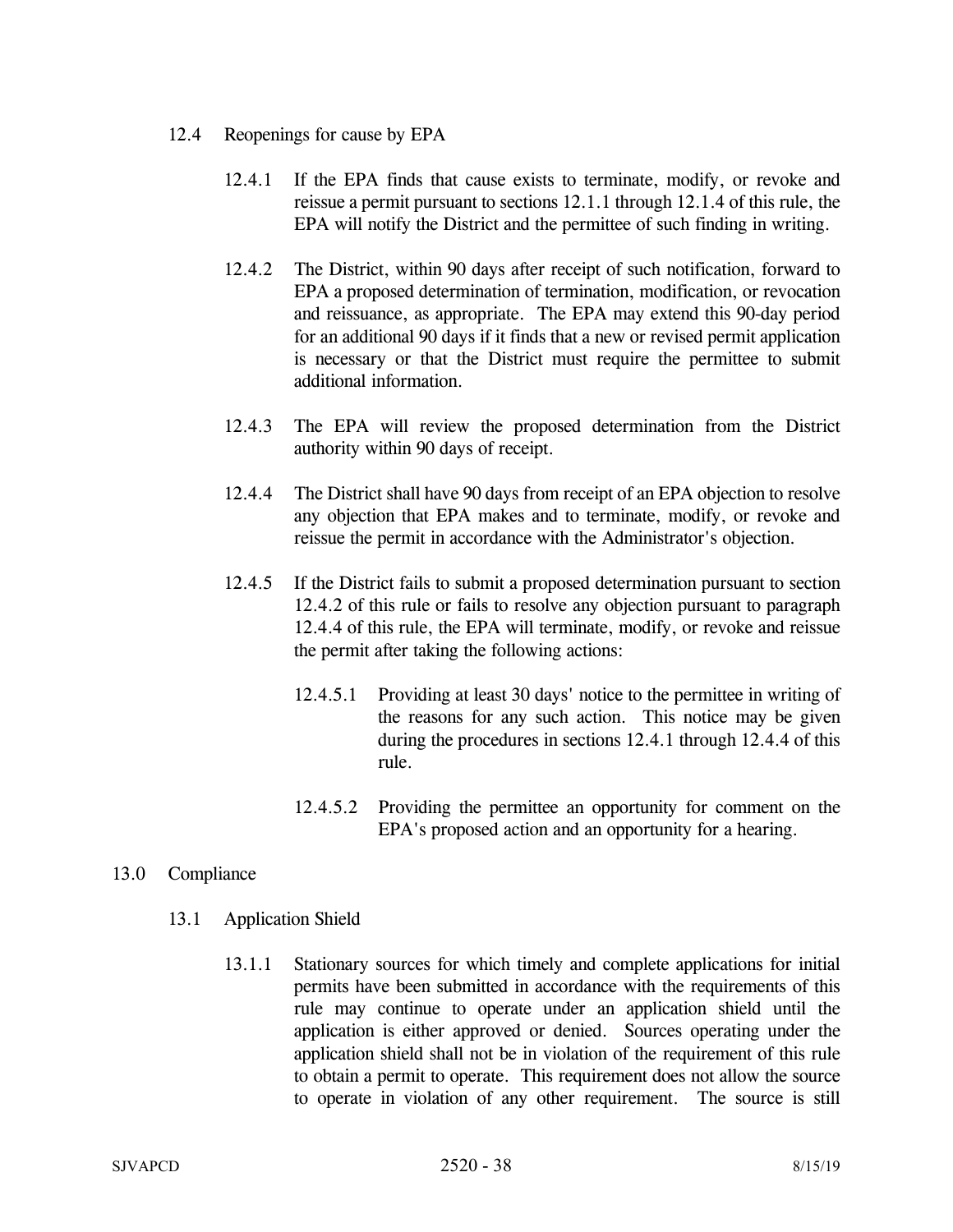required to comply with the requirements of District Rule 2010 (Permits Required). For the purpose of this subsection, an application may be deemed complete if all information required under section 7.0 of this rule, except for information required under subsections 7.1.3.3 through 7.1.3.10, is provided.

- 13.1.2 Stationary Sources for which timely and complete renewal applications have been submitted may continue to operate until the renewal is either issued or denied. Under the renewal application shield, the existing permit shall not expire and the conditions of the existing permit shall remain in effect until the renewal permit has been issued or denied.
- 13.1.3 The application shield is not applicable if the District's final action is delayed due to the failure of the responsible official of the source to submit timely information requested by the District. The source must also submit additional information regarding applicable requirements that become applicable after a complete application is submitted, but before a draft permit is released.
- 13.2 Permit Shield

 Compliance with permit conditions in part 70 permits that expressly state that a permit shield exists shall be deemed compliance with the applicable requirements on which the permit conditions are based, except for:

- 13.2.1 Requirements that become applicable after the permit is issued;
- 13.2.2 Requirements that become applicable with minor permit modifications, or any other changes, made without public comment; and
- 13.2.3 Requirements not specifically addressed in writing in response to an application for a permit or a revision to a permit. The permit shield applies only to requirements that are either identified and included by the District in the permit, or are requirements that the District, in acting on the application, determines in writing are not applicable to the source. In cases where the District determines that a requirement is not applicable to the source and provides a permit shield, the permit shall include the determination or a concise summary of the determination.
- 13.2.4 A part 70 permit that does not expressly state that a permit shield exists.

 Notwithstanding these permit shield provisions, if a source that is operating under a general permit or a part 70 permit based on a general permit template is later determined not to qualify for the terms and conditions of